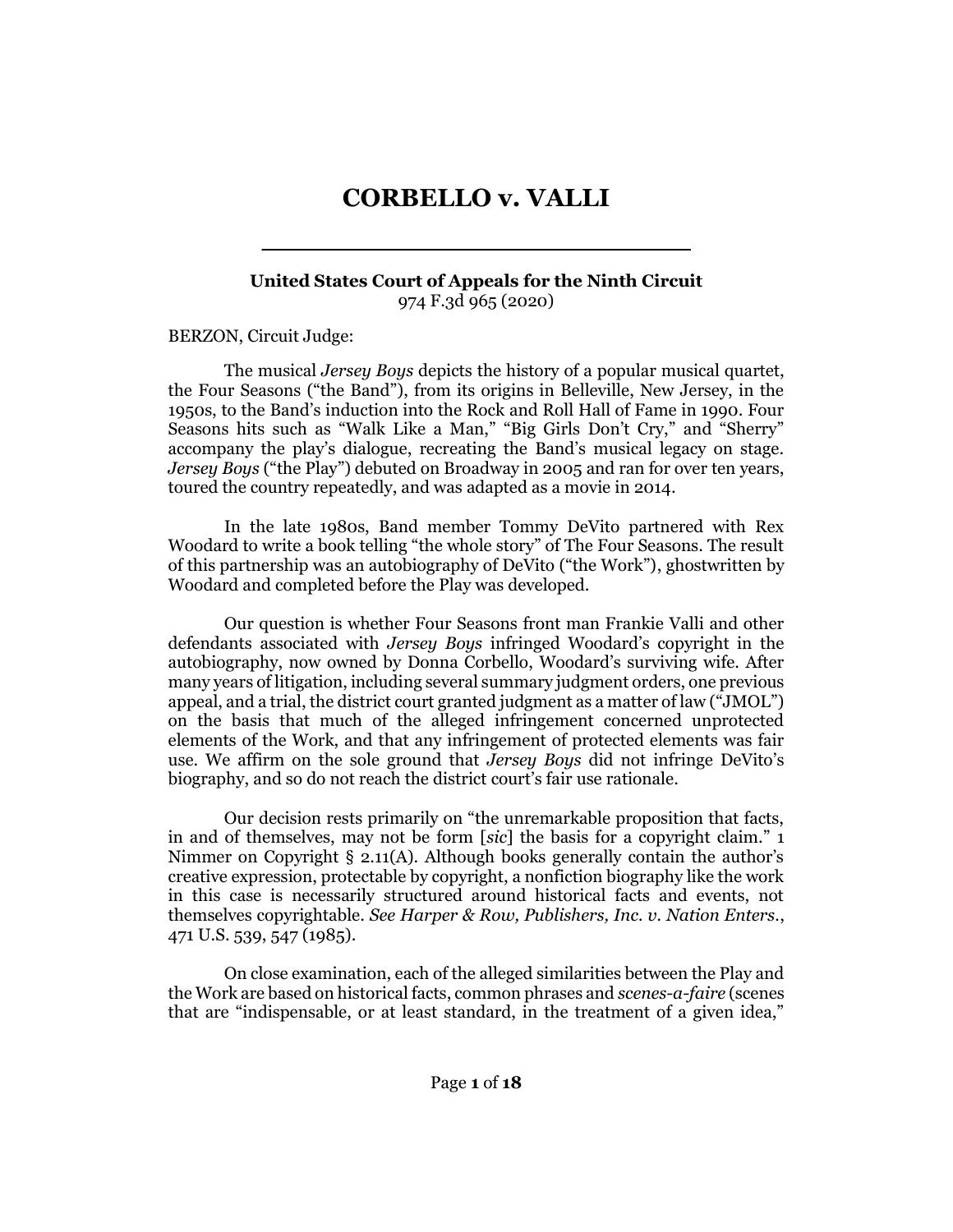*[Apple Computer, Inc. v. Microsoft Corp.](http://www.westlaw.com/Link/Document/FullText?findType=Y&serNum=1994188702&pubNum=0000506&originatingDoc=I2c42fac0f21a11eab42af6b6d1e1d7cf&refType=RP&fi=co_pp_sp_506_1444&originationContext=document&vr=3.0&rs=cblt1.0&transitionType=DocumentItem&contextData=(sc.Search)#co_pp_sp_506_1444)*, 35 F.3d 1435, 1444 (9th Cir. 1994) (internal alteration and quotation marks omitted)), or elements that were treated as facts in the Work and are thus unprotected by copyright, even though now challenged as fictional. Neither Valli nor the other defendants violated Corbello's copyright by depicting in the Play events in their own lives that are also documented in the Work. Because the Play did not copy any *protected* elements of the Work, we conclude, there was no copyright infringement.

## **I. Background**

## **A. Factual History**

Rex Woodard was an attorney, a writer, and a devoted Four Seasons fan. In 1988, Woodard agreed to ghostwrite the autobiography of Tommy DeVito, one of the original members of the Four Seasons, and to share equally in any profits arising from the book. Woodard completed the autobiography in early 1991, but he and DeVito were unable to find a publisher before Woodard's death that same year. Woodard's widow, Donna Corbello, is the successor to Woodard's interest in the Work. Corbello and Woodard's sister Cindy Ceen continued the search for a publisher after Woodard's death, still without success.

The Work reads as a straightforward historical account and is presented as an autobiography, with DeVito listed as a co-author. At the outset of the Work, the first-person narrator, whom the reader understands is DeVito, describes the book as the "complete and truthful chronicle of the Four Seasons." The narrator contrasts the Work with assertedly inaccurate accounts that others had published, and notes his own "candor." In addition, Woodard and Corbello both emphasized in letters to potential publishers that the Work provided a behind-the-scenes factual look at the Four Seasons.

Ceen contacted DeVito in September 2005 to discuss her family's continuing interest in publishing the Work. She noted that she and Corbello were considering self-publishing the Work if they could not "attract a recognized publishing company." A few months later, DeVito's attorney told Ceen that DeVito had concluded that the Work was "not saleable."

The musical *Jersey Boys* debuted soon after. A smash hit, it garnered four Tony Awards. Hopeful that the show could renew interest in the Band, Corbello and Ceen sought to confirm the registration of Woodard's and DeVito's copyright in the Work.

The U.S. Copyright Office's records, it turned out, indicated that shortly before Woodard's death in 1991, DeVito had registered the Work solely under his own name. The copy deposited with DeVito's copyright application was identical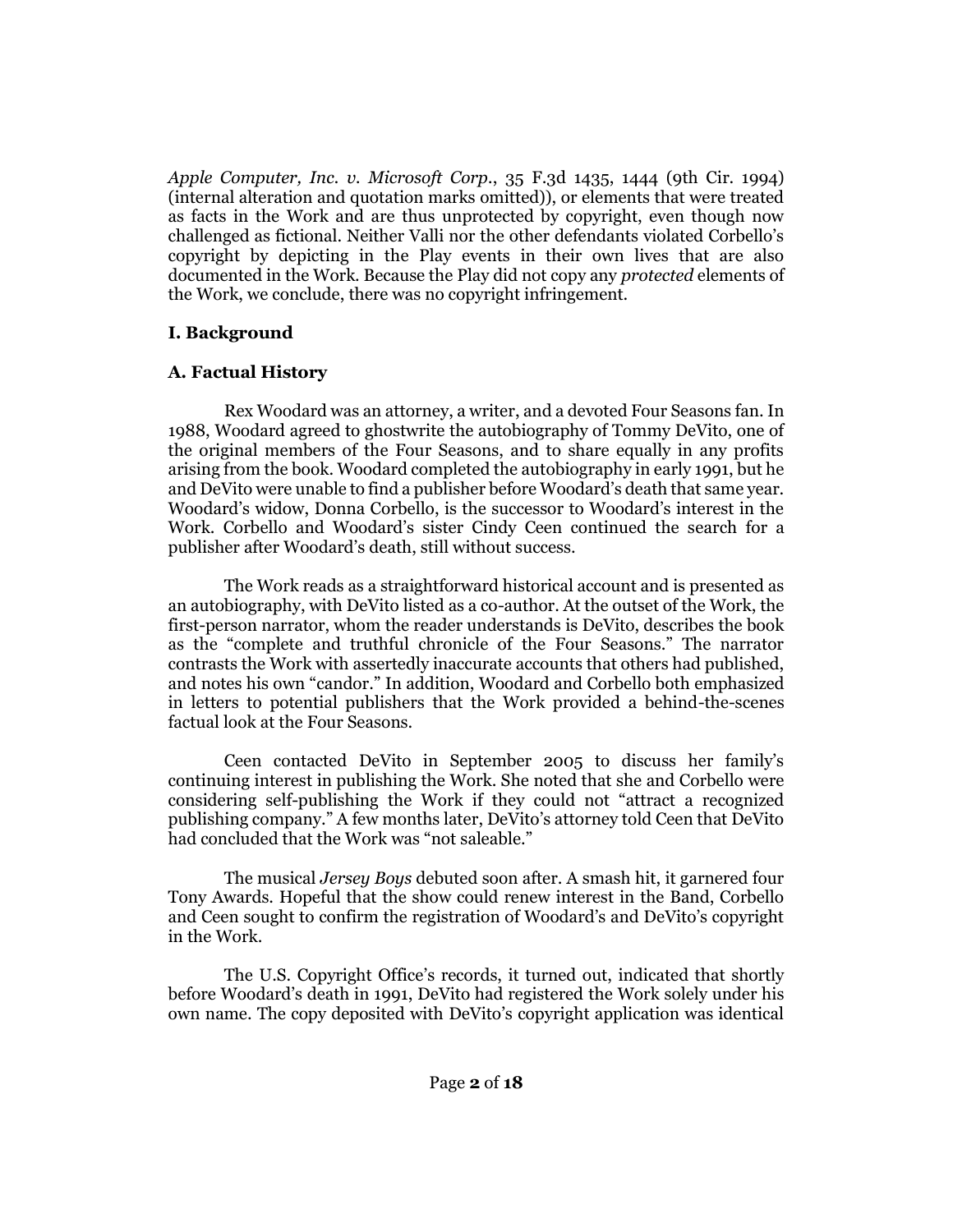to the Work written by Woodard with two exceptions: the title page now excluded Woodard and changed the title, and a single page in Chapter 41 was missing. Corbello was eventually able, without DeVito's cooperation, to secure recognition of Woodard as a co-author and co-claimant of the copyrighted Work; Corbello's copyright of the work was registered in 2007.

Around the same time, Corbello learned through news accounts that writers of the Play had had access to the Work while creating the production and that DeVito was profiting from the Play's success. DeVito confirmed that he had provided a copy of the Work to individuals who were involved with developing the Play to use in their research.

## **B. Procedural History**

In 2007, Corbello sued DeVito for breach of contract and an equitable accounting, among other claims. The operative third amended complaint listed fourteen defendants—band members DeVito, Frankie Valli, and Bob Gaudio, as well as writers, directors, and producers of the Play (and related entities)—and twenty causes of action, including various forms of copyright infringement. DeVito subsequently settled with Corbello and is not a party to this appeal.

The district court issued summary judgment orders that, taken together, adjudicated most of the claims. The court first declared that the Work was a joint work, that Woodard was a co-owner, and that Corbello, as successor-in-interest to her husband, had a 50 percent interest in the Work. But the court then entered summary judgment in favor of all defendants other than DeVito and one producer of the Play based on its interpretation of a contract between DeVito, Valli, and Gaudio.

A panel of this court reversed in part. *[Corbello v. DeVito](http://www.westlaw.com/Link/Document/FullText?findType=Y&serNum=2035422333&pubNum=0000506&originatingDoc=I2c42fac0f21a11eab42af6b6d1e1d7cf&refType=RP&fi=co_pp_sp_506_1066&originationContext=document&vr=3.0&rs=cblt1.0&transitionType=DocumentItem&contextData=(sc.Search)#co_pp_sp_506_1066)*, 777 F.3d 1058, [1066 \(9th Cir. 2015\).](http://www.westlaw.com/Link/Document/FullText?findType=Y&serNum=2035422333&pubNum=0000506&originatingDoc=I2c42fac0f21a11eab42af6b6d1e1d7cf&refType=RP&fi=co_pp_sp_506_1066&originationContext=document&vr=3.0&rs=cblt1.0&transitionType=DocumentItem&contextData=(sc.Search)#co_pp_sp_506_1066) *[Corbello](http://www.westlaw.com/Link/Document/FullText?findType=Y&serNum=2035422333&pubNum=0000506&originatingDoc=I2c42fac0f21a11eab42af6b6d1e1d7cf&refType=RP&originationContext=document&vr=3.0&rs=cblt1.0&transitionType=DocumentItem&contextData=(sc.Search))* held that a material issue of fact remained regarding the construction of DeVito's contract with Valli and Gaudio. *Id.* [at 1064, 1066.](http://www.westlaw.com/Link/Document/FullText?findType=Y&serNum=2035422333&pubNum=0000506&originatingDoc=I2c42fac0f21a11eab42af6b6d1e1d7cf&refType=RP&fi=co_pp_sp_506_1064&originationContext=document&vr=3.0&rs=cblt1.0&transitionType=DocumentItem&contextData=(sc.Search)#co_pp_sp_506_1064) Concurring, Judge Sack noted that "it would vastly simplify matters ... if [on remand] the district court first decided the defendants' summary judgment motion arguing that *Jersey Boys* does not infringe the Work as a matter of law in any event, an issue which it previously avoided by granting summary judgment on contract grounds. That might be the end of the matter as far as 'Jersey Boys' Valli and Gaudio are concerned irrespective of the difficult issues that the majority and we address here." *Corbello*[, 777 F.3d at 1073](http://www.westlaw.com/Link/Document/FullText?findType=Y&serNum=2035422333&pubNum=0000506&originatingDoc=I2c42fac0f21a11eab42af6b6d1e1d7cf&refType=RP&fi=co_pp_sp_506_1073&originationContext=document&vr=3.0&rs=cblt1.0&transitionType=DocumentItem&contextData=(sc.Search)#co_pp_sp_506_1073) (Sack, J., concurring) (citations omitted).

On remand, the district court granted summary judgment in part, holding that, while there was substantial similarity sufficient to avoid summary judgment at least with respect to "thin" copyright protection, most of the similarities were based on historical fact or ordinary phrases, and the similarities based on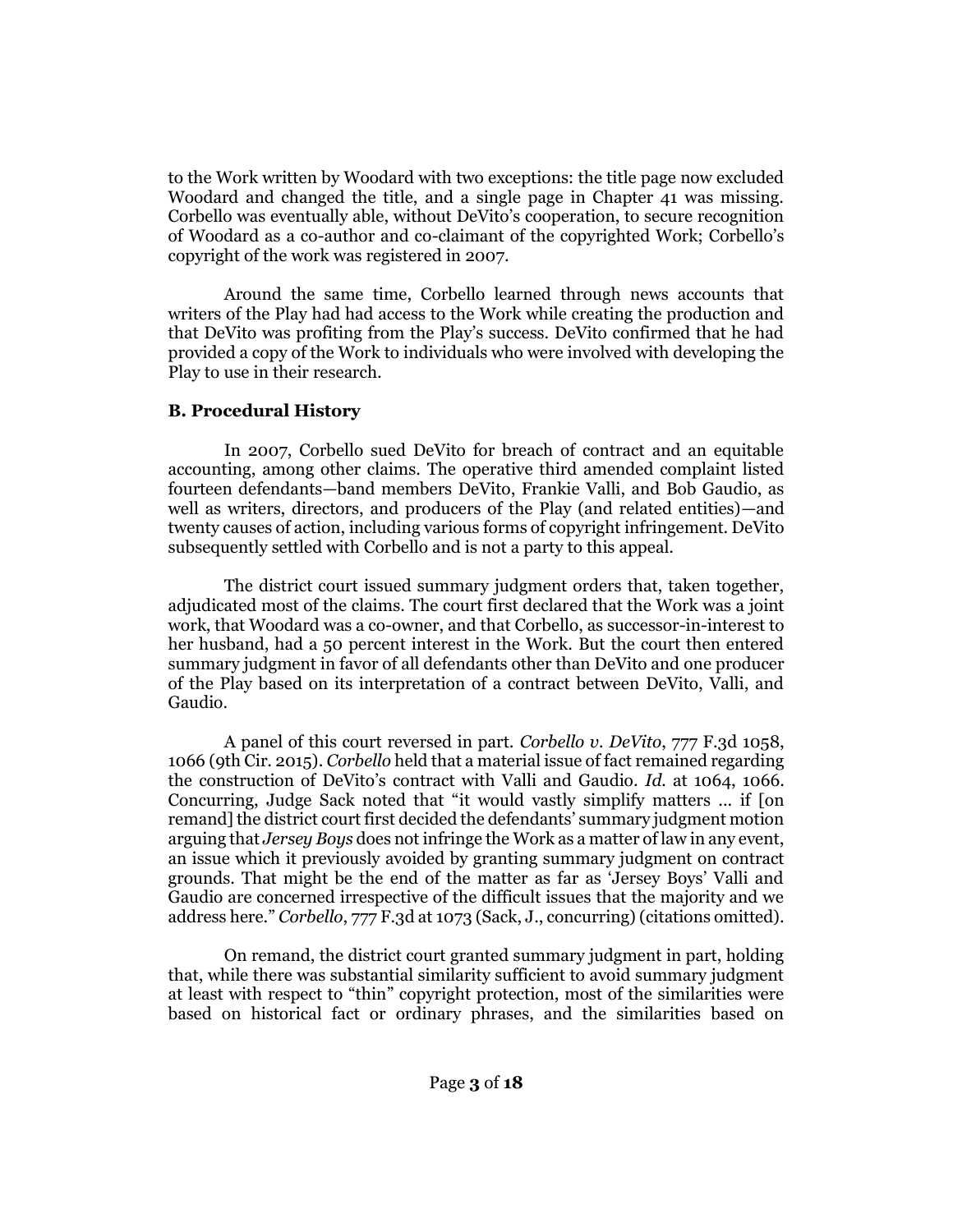protectable material were insufficient to entitle the work to regular "thick" protection as a matter of law. That ruling had large impact on the scope of the trial and on the jury instructions, as explained later, *infra* pp. 974–75.

The case proceeded to trial. The jury found for Corbello on the contract issue, and, on the infringement claim, found that the Play infringed the Work, use of the Work was not fair use, and 10% of the success of the Play was attributable to infringement of the Work. The jury was not asked to calculate or award damages.

After the verdict, the district court granted the Defendant's motion for JMOL as to fair use, denied Defendant's motion for JMOL on other grounds, and granted a motion for a new trial on apportionment. This appeal followed.

We review the grant of judgment as matter of law de novo, *[Spencer v.](http://www.westlaw.com/Link/Document/FullText?findType=Y&serNum=2041678701&pubNum=0000506&originatingDoc=I2c42fac0f21a11eab42af6b6d1e1d7cf&refType=RP&fi=co_pp_sp_506_797&originationContext=document&vr=3.0&rs=cblt1.0&transitionType=DocumentItem&contextData=(sc.Search)#co_pp_sp_506_797)  Peters*[, 857 F.3d 789, 797 \(9th Cir. 2017\),](http://www.westlaw.com/Link/Document/FullText?findType=Y&serNum=2041678701&pubNum=0000506&originatingDoc=I2c42fac0f21a11eab42af6b6d1e1d7cf&refType=RP&fi=co_pp_sp_506_797&originationContext=document&vr=3.0&rs=cblt1.0&transitionType=DocumentItem&contextData=(sc.Search)#co_pp_sp_506_797) viewing the evidence in the light most favorable to the non-moving party, *[Reeves v. Sanderson Plumbing Prods., Inc.](http://www.westlaw.com/Link/Document/FullText?findType=Y&serNum=2000377873&pubNum=0000780&originatingDoc=I2c42fac0f21a11eab42af6b6d1e1d7cf&refType=RP&fi=co_pp_sp_780_150&originationContext=document&vr=3.0&rs=cblt1.0&transitionType=DocumentItem&contextData=(sc.Search)#co_pp_sp_780_150)*, [530 U.S. 133, 150](http://www.westlaw.com/Link/Document/FullText?findType=Y&serNum=2000377873&pubNum=0000780&originatingDoc=I2c42fac0f21a11eab42af6b6d1e1d7cf&refType=RP&fi=co_pp_sp_780_150&originationContext=document&vr=3.0&rs=cblt1.0&transitionType=DocumentItem&contextData=(sc.Search)#co_pp_sp_780_150) (2000); *[Torres v. City of Los Angeles](http://www.westlaw.com/Link/Document/FullText?findType=Y&serNum=2017444083&pubNum=0000506&originatingDoc=I2c42fac0f21a11eab42af6b6d1e1d7cf&refType=RP&fi=co_pp_sp_506_1205&originationContext=document&vr=3.0&rs=cblt1.0&transitionType=DocumentItem&contextData=(sc.Search)#co_pp_sp_506_1205)*, 548 F.3d 1197, 1205–06 [\(9th Cir. 2008\).](http://www.westlaw.com/Link/Document/FullText?findType=Y&serNum=2017444083&pubNum=0000506&originatingDoc=I2c42fac0f21a11eab42af6b6d1e1d7cf&refType=RP&fi=co_pp_sp_506_1205&originationContext=document&vr=3.0&rs=cblt1.0&transitionType=DocumentItem&contextData=(sc.Search)#co_pp_sp_506_1205) Grant of new trial under Rule 59 is reviewed for abuse of discretion. *Kode v. Carlson*[, 596 F.3d 608, 612](http://www.westlaw.com/Link/Document/FullText?findType=Y&serNum=2021420709&pubNum=0000506&originatingDoc=I2c42fac0f21a11eab42af6b6d1e1d7cf&refType=RP&fi=co_pp_sp_506_612&originationContext=document&vr=3.0&rs=cblt1.0&transitionType=DocumentItem&contextData=(sc.Search)#co_pp_sp_506_612)–13 (9th Cir. 2010).

## **II. Discussion**

Some basic precepts of copyright law are at play in this case, so we begin with fundamentals.

"To qualify for copyright protection, a work must be original to the author." *[Feist Publ'ns, Inc. v. Rural Tel. Serv. Co.](http://www.westlaw.com/Link/Document/FullText?findType=Y&serNum=1991060551&pubNum=0000780&originatingDoc=I2c42fac0f21a11eab42af6b6d1e1d7cf&refType=RP&fi=co_pp_sp_780_345&originationContext=document&vr=3.0&rs=cblt1.0&transitionType=DocumentItem&contextData=(sc.Search)#co_pp_sp_780_345)*, 499 U.S. 340, 345 (1991) (citing *[Harper](http://www.westlaw.com/Link/Document/FullText?findType=Y&serNum=1985125844&pubNum=0000780&originatingDoc=I2c42fac0f21a11eab42af6b6d1e1d7cf&refType=RP&fi=co_pp_sp_780_547&originationContext=document&vr=3.0&rs=cblt1.0&transitionType=DocumentItem&contextData=(sc.Search)#co_pp_sp_780_547)  & Row,* [471 U.S. at 547](http://www.westlaw.com/Link/Document/FullText?findType=Y&serNum=1985125844&pubNum=0000780&originatingDoc=I2c42fac0f21a11eab42af6b6d1e1d7cf&refType=RP&fi=co_pp_sp_780_547&originationContext=document&vr=3.0&rs=cblt1.0&transitionType=DocumentItem&contextData=(sc.Search)#co_pp_sp_780_547)–49). A work is original if it is created by the author with "at least some minimal degree of creativity." *[Id.](http://www.westlaw.com/Link/Document/FullText?findType=Y&serNum=1991060551&pubNum=0000780&originatingDoc=I2c42fac0f21a11eab42af6b6d1e1d7cf&refType=RP&originationContext=document&vr=3.0&rs=cblt1.0&transitionType=DocumentItem&contextData=(sc.Search))* Although the "[c]reation of a nonfiction work, even a compilation of pure fact, entails originality," *[Harper &](http://www.westlaw.com/Link/Document/FullText?findType=Y&serNum=1985125844&pubNum=0000780&originatingDoc=I2c42fac0f21a11eab42af6b6d1e1d7cf&refType=RP&fi=co_pp_sp_780_547&originationContext=document&vr=3.0&rs=cblt1.0&transitionType=DocumentItem&contextData=(sc.Search)#co_pp_sp_780_547)  Row*[, 471 U.S. at 547](http://www.westlaw.com/Link/Document/FullText?findType=Y&serNum=1985125844&pubNum=0000780&originatingDoc=I2c42fac0f21a11eab42af6b6d1e1d7cf&refType=RP&fi=co_pp_sp_780_547&originationContext=document&vr=3.0&rs=cblt1.0&transitionType=DocumentItem&contextData=(sc.Search)#co_pp_sp_780_547), "[n]o author may copyright his ideas or the facts he narrates," *id.* [at 556](http://www.westlaw.com/Link/Document/FullText?findType=Y&serNum=1985125844&pubNum=0000708&originatingDoc=I2c42fac0f21a11eab42af6b6d1e1d7cf&refType=RP&originationContext=document&vr=3.0&rs=cblt1.0&transitionType=DocumentItem&contextData=(sc.Search)). Copyright law, in other words, protects authors' original expression in their work but does not protect ideas and facts. *Id*[. at 547.](http://www.westlaw.com/Link/Document/FullText?findType=Y&serNum=1985125844&pubNum=0000708&originatingDoc=I2c42fac0f21a11eab42af6b6d1e1d7cf&refType=RP&originationContext=document&vr=3.0&rs=cblt1.0&transitionType=DocumentItem&contextData=(sc.Search))

This division as to the copyright protection accorded creative expression on the one hand and the lack of such protection for facts and ideas on the other often leads to the need to delineate, with respect to the copyright protection accorded a particular work, whether the particular claim of infringement concerns the protected or the unprotected aspects of the work. "The mere fact that a work is copyrighted does not mean that every element of the work may be protected. Originality remains the *sine qua non* of copyright; accordingly, copyright protection may extend only to those components of a work that are original to the author." *Feist Publ'ns.*[, 499 U.S. at 348](http://www.westlaw.com/Link/Document/FullText?findType=Y&serNum=1991060551&pubNum=0000780&originatingDoc=I2c42fac0f21a11eab42af6b6d1e1d7cf&refType=RP&fi=co_pp_sp_780_348&originationContext=document&vr=3.0&rs=cblt1.0&transitionType=DocumentItem&contextData=(sc.Search)#co_pp_sp_780_348). As a result, "copyright does not prevent subsequent users from copying from a prior author's work those constituent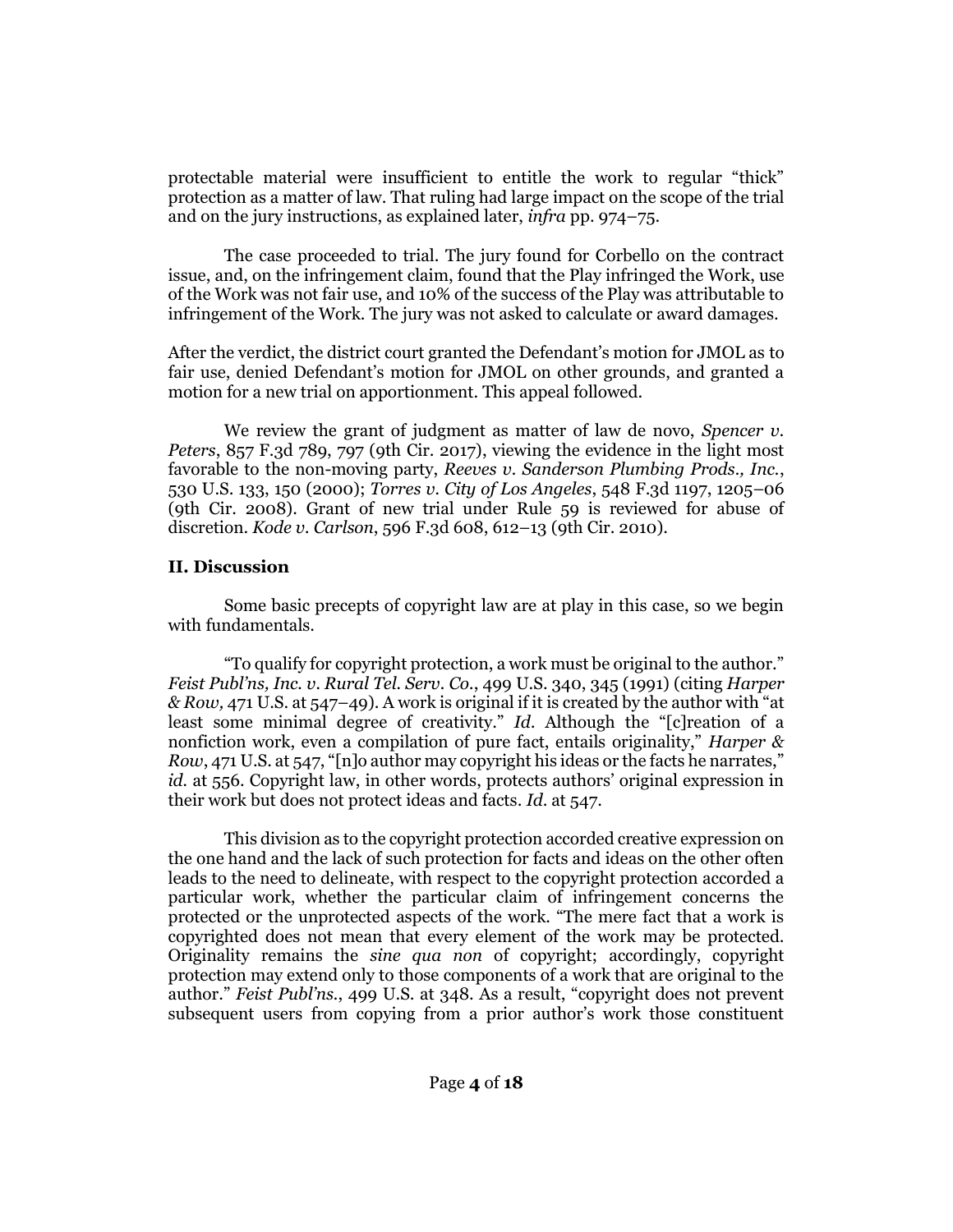elements that are not original—for example, ... facts." *[Harper & Row](http://www.westlaw.com/Link/Document/FullText?findType=Y&serNum=1985125844&pubNum=0000780&originatingDoc=I2c42fac0f21a11eab42af6b6d1e1d7cf&refType=RP&fi=co_pp_sp_780_548&originationContext=document&vr=3.0&rs=cblt1.0&transitionType=DocumentItem&contextData=(sc.Search)#co_pp_sp_780_548)*, 471 U.S. at [548.](http://www.westlaw.com/Link/Document/FullText?findType=Y&serNum=1985125844&pubNum=0000780&originatingDoc=I2c42fac0f21a11eab42af6b6d1e1d7cf&refType=RP&fi=co_pp_sp_780_548&originationContext=document&vr=3.0&rs=cblt1.0&transitionType=DocumentItem&contextData=(sc.Search)#co_pp_sp_780_548)

It is thus a feature of copyright law, not a bug or anomaly, that an author who deals in fact rather than fiction receives incomplete copyright protection for the results of his labor. "The primary objective of copyright is not to reward the labor of authors, but 'to promote the Progress of Science and useful Arts.' " *[Feist](http://www.westlaw.com/Link/Document/FullText?findType=Y&serNum=1991060551&pubNum=0000780&originatingDoc=I2c42fac0f21a11eab42af6b6d1e1d7cf&refType=RP&fi=co_pp_sp_780_349&originationContext=document&vr=3.0&rs=cblt1.0&transitionType=DocumentItem&contextData=(sc.Search)#co_pp_sp_780_349)  Publ'ns.*[, 499 U.S. at 349](http://www.westlaw.com/Link/Document/FullText?findType=Y&serNum=1991060551&pubNum=0000780&originatingDoc=I2c42fac0f21a11eab42af6b6d1e1d7cf&refType=RP&fi=co_pp_sp_780_349&originationContext=document&vr=3.0&rs=cblt1.0&transitionType=DocumentItem&contextData=(sc.Search)#co_pp_sp_780_349) (alteration omitted) (quotin[g U.S. Const. Art. I, § 8, cl. 8\)](http://www.westlaw.com/Link/Document/FullText?findType=L&pubNum=1000583&cite=USCOARTIS8CL8&originatingDoc=I2c42fac0f21a11eab42af6b6d1e1d7cf&refType=LQ&originationContext=document&vr=3.0&rs=cblt1.0&transitionType=DocumentItem&contextData=(sc.Search)). "To this end, copyright assures authors the right to their original expression, but encourages others to build freely upon the ideas and information conveyed by a work." *Id*[. at 349](http://www.westlaw.com/Link/Document/FullText?findType=Y&serNum=1991060551&pubNum=0000708&originatingDoc=I2c42fac0f21a11eab42af6b6d1e1d7cf&refType=RP&originationContext=document&vr=3.0&rs=cblt1.0&transitionType=DocumentItem&contextData=(sc.Search))–50 (citation omitted).

It is against this backdrop that we must evaluate Corbello's claims alleging infringement of the Work, a nonfiction autobiography. "Proof of copyright infringement requires [a plaintiff] to show: (1) that he owns a valid copyright  $\ldots$ ;<sup>1</sup> and (2) that [the defendant] copied protected aspects of the work." *[Skidmore v.](http://www.westlaw.com/Link/Document/FullText?findType=Y&serNum=2050528829&pubNum=0000506&originatingDoc=I2c42fac0f21a11eab42af6b6d1e1d7cf&refType=RP&fi=co_pp_sp_506_1064&originationContext=document&vr=3.0&rs=cblt1.0&transitionType=DocumentItem&contextData=(sc.Search)#co_pp_sp_506_1064)  Led Zeppelin*[, 952 F.3d 1051, 1064 \(9th Cir. 2020\)](http://www.westlaw.com/Link/Document/FullText?findType=Y&serNum=2050528829&pubNum=0000506&originatingDoc=I2c42fac0f21a11eab42af6b6d1e1d7cf&refType=RP&fi=co_pp_sp_506_1064&originationContext=document&vr=3.0&rs=cblt1.0&transitionType=DocumentItem&contextData=(sc.Search)#co_pp_sp_506_1064) (en banc) (citing *[Rentmeester](http://www.westlaw.com/Link/Document/FullText?findType=Y&serNum=2043897592&pubNum=0000506&originatingDoc=I2c42fac0f21a11eab42af6b6d1e1d7cf&refType=RP&fi=co_pp_sp_506_1116&originationContext=document&vr=3.0&rs=cblt1.0&transitionType=DocumentItem&contextData=(sc.Search)#co_pp_sp_506_1116)  v. Nike*, *Inc.*[, 883 F.3d 1111, 1116](http://www.westlaw.com/Link/Document/FullText?findType=Y&serNum=2043897592&pubNum=0000506&originatingDoc=I2c42fac0f21a11eab42af6b6d1e1d7cf&refType=RP&fi=co_pp_sp_506_1116&originationContext=document&vr=3.0&rs=cblt1.0&transitionType=DocumentItem&contextData=(sc.Search)#co_pp_sp_506_1116)–17 (9th Cir. 2018)).

Only the second element is here at issue. "The second prong of the infringement analysis contains two separate components: 'copying' and 'unlawful appropriation.' " *[Id.](http://www.westlaw.com/Link/Document/FullText?findType=Y&serNum=2050528829&pubNum=0000506&originatingDoc=I2c42fac0f21a11eab42af6b6d1e1d7cf&refType=RP&originationContext=document&vr=3.0&rs=cblt1.0&transitionType=DocumentItem&contextData=(sc.Search))* (quoting *Rentmeester*[, 883 F.3d at 1117\)](http://www.westlaw.com/Link/Document/FullText?findType=Y&serNum=2043897592&pubNum=0000506&originatingDoc=I2c42fac0f21a11eab42af6b6d1e1d7cf&refType=RP&fi=co_pp_sp_506_1117&originationContext=document&vr=3.0&rs=cblt1.0&transitionType=DocumentItem&contextData=(sc.Search)#co_pp_sp_506_1117). Copying can be demonstrated either through direct evidence or "by showing that the defendant had access to the plaintiff's work and that the two works share similarities probative of copying," while "the hallmark of 'unlawful appropriation' is that the works share *substantial* similarities." *[Id.](http://www.westlaw.com/Link/Document/FullText?findType=Y&serNum=2050528829&pubNum=0000506&originatingDoc=I2c42fac0f21a11eab42af6b6d1e1d7cf&refType=RP&originationContext=document&vr=3.0&rs=cblt1.0&transitionType=DocumentItem&contextData=(sc.Search))*

Similarity only as to unprotected aspects of a work does not result in liability for copyright infringement. *See [id.](http://www.westlaw.com/Link/Document/FullText?findType=Y&serNum=2050528829&pubNum=0000506&originatingDoc=I2c42fac0f21a11eab42af6b6d1e1d7cf&refType=RP&originationContext=document&vr=3.0&rs=cblt1.0&transitionType=DocumentItem&contextData=(sc.Search))*; *see also [Harper House, Inc. v. Thomas](http://www.westlaw.com/Link/Document/FullText?findType=Y&serNum=1989155351&pubNum=0000350&originatingDoc=I2c42fac0f21a11eab42af6b6d1e1d7cf&refType=RP&fi=co_pp_sp_350_207&originationContext=document&vr=3.0&rs=cblt1.0&transitionType=DocumentItem&contextData=(sc.Search)#co_pp_sp_350_207)  Nelson, Inc.*[, 889 F.2d 197, 207](http://www.westlaw.com/Link/Document/FullText?findType=Y&serNum=1989155351&pubNum=0000350&originatingDoc=I2c42fac0f21a11eab42af6b6d1e1d7cf&refType=RP&fi=co_pp_sp_350_207&originationContext=document&vr=3.0&rs=cblt1.0&transitionType=DocumentItem&contextData=(sc.Search)#co_pp_sp_350_207)–08 (9th Cir. 1989). So, "[t]o determine whether similarities result from unprotectable expression, analytic dissection of *similarities* may be performed. If this demonstrates that all similarities in expression arise from use of common ideas, then no substantial similarity can be found." *Data E. USA, Inc. v. Epyx, Inc.*[, 862 F.2d 204, 208 \(9th Cir. 1988\)](http://www.westlaw.com/Link/Document/FullText?findType=Y&serNum=1988153242&pubNum=0000350&originatingDoc=I2c42fac0f21a11eab42af6b6d1e1d7cf&refType=RP&fi=co_pp_sp_350_208&originationContext=document&vr=3.0&rs=cblt1.0&transitionType=DocumentItem&contextData=(sc.Search)#co_pp_sp_350_208) (citing *Aliotti v. R. Dakin & Co.*[, 831 F.2d 898, 901 \(9th Cir. 1987\)\)](http://www.westlaw.com/Link/Document/FullText?findType=Y&serNum=1987136095&pubNum=0000350&originatingDoc=I2c42fac0f21a11eab42af6b6d1e1d7cf&refType=RP&fi=co_pp_sp_350_901&originationContext=document&vr=3.0&rs=cblt1.0&transitionType=DocumentItem&contextData=(sc.Search)#co_pp_sp_350_901).

The parties' central disagreements in this case are whether the Play is substantially similar to the Work and whether the defendants copied any protectable portions of the Work. "The substantial-similarity test contains an extrinsic and intrinsic component." *[Funky Films, Inc. v. Time Warner Ent. Co.,](http://www.westlaw.com/Link/Document/FullText?findType=Y&serNum=2010199064&pubNum=0000506&originatingDoc=I2c42fac0f21a11eab42af6b6d1e1d7cf&refType=RP&fi=co_pp_sp_506_1077&originationContext=document&vr=3.0&rs=cblt1.0&transitionType=DocumentItem&contextData=(sc.Search)#co_pp_sp_506_1077)  L.P.*[, 462 F.3d 1072, 1077 \(9th Cir. 2006\),](http://www.westlaw.com/Link/Document/FullText?findType=Y&serNum=2010199064&pubNum=0000506&originatingDoc=I2c42fac0f21a11eab42af6b6d1e1d7cf&refType=RP&fi=co_pp_sp_506_1077&originationContext=document&vr=3.0&rs=cblt1.0&transitionType=DocumentItem&contextData=(sc.Search)#co_pp_sp_506_1077) *overruled on other grounds by Skidmore*[, 952 F.3d 1051.](http://www.westlaw.com/Link/Document/FullText?findType=Y&serNum=2050528829&pubNum=0000506&originatingDoc=I2c42fac0f21a11eab42af6b6d1e1d7cf&refType=RP&originationContext=document&vr=3.0&rs=cblt1.0&transitionType=DocumentItem&contextData=(sc.Search)) The extrinsic test requires a three-step analysis: (1) the

<sup>1</sup> Defendants do not dispute that Corbello is a joint owner of the Work.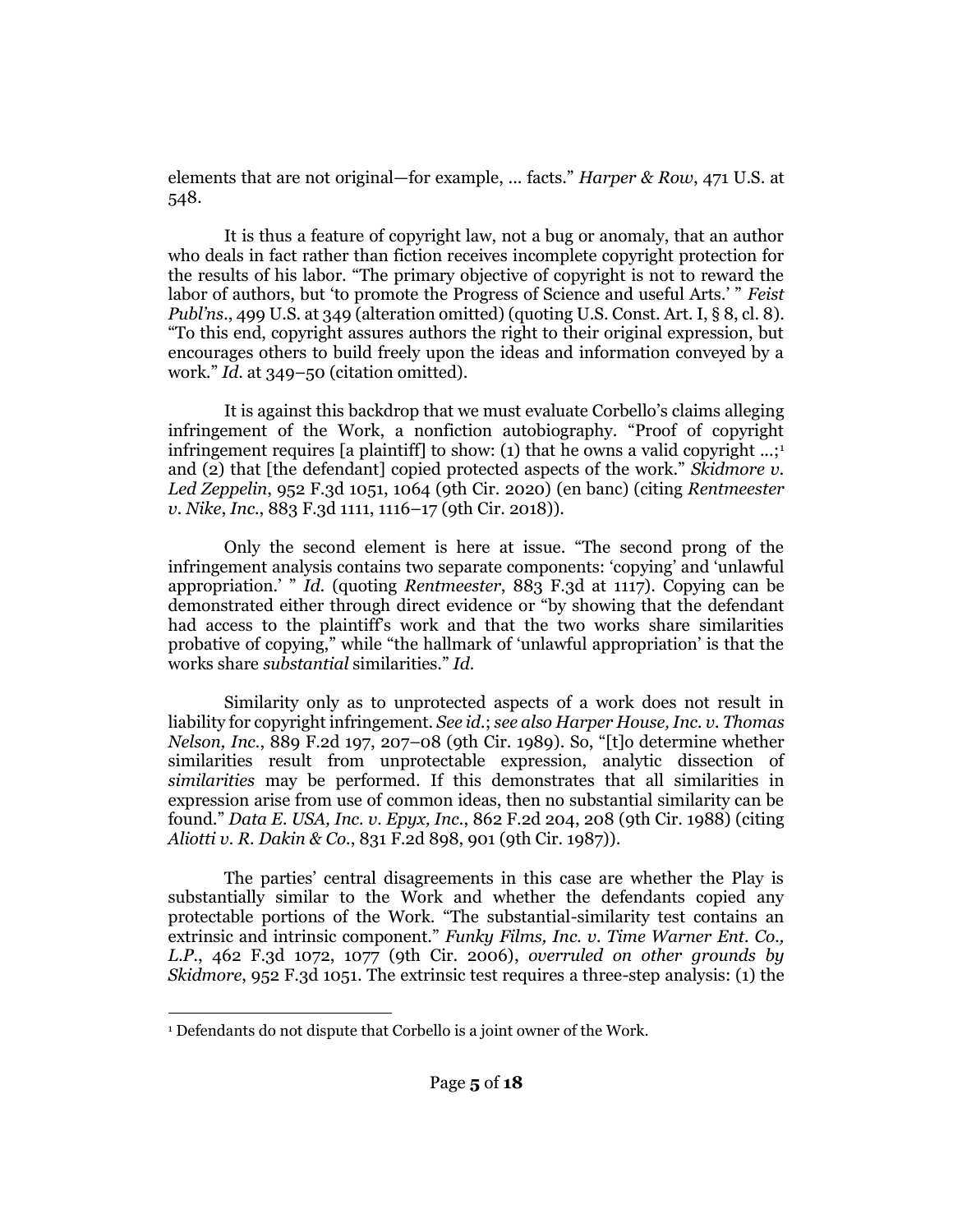plaintiff identifies similarities between the copyrighted work and the accused work; (2) of those similarities, the court disregards any that are based on unprotectable material or authorized use; and (3) the court must determine the scope of protection ("thick" or "thin") to which the remainder is entitled "as a whole." *Apple Computer*[, 35 F.3d at 1443](http://www.westlaw.com/Link/Document/FullText?findType=Y&serNum=1994188702&pubNum=0000506&originatingDoc=I2c42fac0f21a11eab42af6b6d1e1d7cf&refType=RP&fi=co_pp_sp_506_1443&originationContext=document&vr=3.0&rs=cblt1.0&transitionType=DocumentItem&contextData=(sc.Search)#co_pp_sp_506_1443) (referring to what we here call "thick" protection as "broad" protection). Only if the extrinsic analysis succeeds does the so-called "intrinsic" analysis takes place. *See Funky Films*[, 462 F.3d at 1077.](http://www.westlaw.com/Link/Document/FullText?findType=Y&serNum=2010199064&pubNum=0000506&originatingDoc=I2c42fac0f21a11eab42af6b6d1e1d7cf&refType=RP&fi=co_pp_sp_506_1077&originationContext=document&vr=3.0&rs=cblt1.0&transitionType=DocumentItem&contextData=(sc.Search)#co_pp_sp_506_1077) The intrinsic test "examines an ordinary person's subjective impressions of the similarities between two works," and involves questions of fact determined by the jury under instructions as to the level of protection applicable. *[Funky Films](http://www.westlaw.com/Link/Document/FullText?findType=Y&serNum=2010199064&pubNum=0000506&originatingDoc=I2c42fac0f21a11eab42af6b6d1e1d7cf&refType=RP&fi=co_pp_sp_506_1077&originationContext=document&vr=3.0&rs=cblt1.0&transitionType=DocumentItem&contextData=(sc.Search)#co_pp_sp_506_1077)*, 462 [F.3d at 1077](http://www.westlaw.com/Link/Document/FullText?findType=Y&serNum=2010199064&pubNum=0000506&originatingDoc=I2c42fac0f21a11eab42af6b6d1e1d7cf&refType=RP&fi=co_pp_sp_506_1077&originationContext=document&vr=3.0&rs=cblt1.0&transitionType=DocumentItem&contextData=(sc.Search)#co_pp_sp_506_1077) (citing *Shaw v. Lindheim*[, 919 F.2d 1353, 1360](http://www.westlaw.com/Link/Document/FullText?findType=Y&serNum=1990166741&pubNum=0000350&originatingDoc=I2c42fac0f21a11eab42af6b6d1e1d7cf&refType=RP&fi=co_pp_sp_350_1360&originationContext=document&vr=3.0&rs=cblt1.0&transitionType=DocumentItem&contextData=(sc.Search)#co_pp_sp_350_1360)–61 (9th Cir. 1990)).

Applying this framework, the district court, before trial, conducted the extrinsic analysis and granted partial summary judgment for the defendants, concluding that much of the alleged infringement in this case involved either elements original to the Play or similarities between the Play and unprotected elements of the Work, such as "historical fact[s] or ordinary phrases." Twelve alleged similarities between the Work and the Play survived this initial review and went to the jury.<sup>2</sup>

In its post-trial order granting JMOL for Defendants, the district court concluded that most of the twelve remaining similarities were aspects of the Work not protectable by copyright. The court undertook this analysis as part of its

<sup>2</sup> Corbello argues that the district court improperly limited the jury's consideration to twelve potentially protectable similarities, because she should have been able to seek protection for the original selection and arrangement of otherwise unprotectable elements. "We have extended copyright protection to  $a$  combination of unprotectable elements ... only if those elements are numerous enough and their selection and arrangement original enough that their combination constitutes an original work of authorship.' " *[Skidmore](http://www.westlaw.com/Link/Document/FullText?findType=Y&serNum=2050528829&pubNum=0000506&originatingDoc=I2c42fac0f21a11eab42af6b6d1e1d7cf&refType=RP&fi=co_pp_sp_506_1074&originationContext=document&vr=3.0&rs=cblt1.0&transitionType=DocumentItem&contextData=(sc.Search)#co_pp_sp_506_1074)*, 952 [F.3d at 1074](http://www.westlaw.com/Link/Document/FullText?findType=Y&serNum=2050528829&pubNum=0000506&originatingDoc=I2c42fac0f21a11eab42af6b6d1e1d7cf&refType=RP&fi=co_pp_sp_506_1074&originationContext=document&vr=3.0&rs=cblt1.0&transitionType=DocumentItem&contextData=(sc.Search)#co_pp_sp_506_1074) (alteration in original) (quoting *Satava v. Lowry*[, 323 F.3d 805, 811 \(9th Cir.](http://www.westlaw.com/Link/Document/FullText?findType=Y&serNum=2003233155&pubNum=0000506&originatingDoc=I2c42fac0f21a11eab42af6b6d1e1d7cf&refType=RP&fi=co_pp_sp_506_811&originationContext=document&vr=3.0&rs=cblt1.0&transitionType=DocumentItem&contextData=(sc.Search)#co_pp_sp_506_811)  [2003\)](http://www.westlaw.com/Link/Document/FullText?findType=Y&serNum=2003233155&pubNum=0000506&originatingDoc=I2c42fac0f21a11eab42af6b6d1e1d7cf&refType=RP&fi=co_pp_sp_506_811&originationContext=document&vr=3.0&rs=cblt1.0&transitionType=DocumentItem&contextData=(sc.Search)#co_pp_sp_506_811)). "Put another way, what a selection and arrangement copyright protects is the *particular* way in which the artistic elements form a coherent pattern, synthesis, or design." *[Id](http://www.westlaw.com/Link/Document/FullText?findType=Y&serNum=2050528829&pubNum=0000506&originatingDoc=I2c42fac0f21a11eab42af6b6d1e1d7cf&refType=RP&originationContext=document&vr=3.0&rs=cblt1.0&transitionType=DocumentItem&contextData=(sc.Search))*.

There is no viable arrangement and selection argument here, both because the unprotectable elements that appear in both the Play and the Work are not "numerous enough" and because, even if there were an original "synthesis" of those elements in the Work, it is not present in the Play. *See [id](http://www.westlaw.com/Link/Document/FullText?findType=Y&serNum=2050528829&pubNum=0000506&originatingDoc=I2c42fac0f21a11eab42af6b6d1e1d7cf&refType=RP&originationContext=document&vr=3.0&rs=cblt1.0&transitionType=DocumentItem&contextData=(sc.Search))*. The selection of the true stories behind the Band's most popular songs and the arrangement of those stories in roughly chronological order is not original, and so not protectable by copyright. The Work and the Play depict those historical events from different perspectives, with different characterizations of the people involved, in different media, and communicating a different overall message. "Without [a particular, original] arrangement, there is no liability for taking 'ideas and concepts' from the plaintiff's work, 'even in combination.' " *Id*[. at 1075](http://www.westlaw.com/Link/Document/FullText?findType=Y&serNum=2050528829&pubNum=0000506&originatingDoc=I2c42fac0f21a11eab42af6b6d1e1d7cf&refType=RP&fi=co_pp_sp_506_1075&originationContext=document&vr=3.0&rs=cblt1.0&transitionType=DocumentItem&contextData=(sc.Search)#co_pp_sp_506_1075) (quoting *Rentmeester*[, 883 F.3d at](http://www.westlaw.com/Link/Document/FullText?findType=Y&serNum=2043897592&pubNum=0000506&originatingDoc=I2c42fac0f21a11eab42af6b6d1e1d7cf&refType=RP&fi=co_pp_sp_506_1122&originationContext=document&vr=3.0&rs=cblt1.0&transitionType=DocumentItem&contextData=(sc.Search)#co_pp_sp_506_1122)  [1122](http://www.westlaw.com/Link/Document/FullText?findType=Y&serNum=2043897592&pubNum=0000506&originatingDoc=I2c42fac0f21a11eab42af6b6d1e1d7cf&refType=RP&fi=co_pp_sp_506_1122&originationContext=document&vr=3.0&rs=cblt1.0&transitionType=DocumentItem&contextData=(sc.Search)#co_pp_sp_506_1122)–23).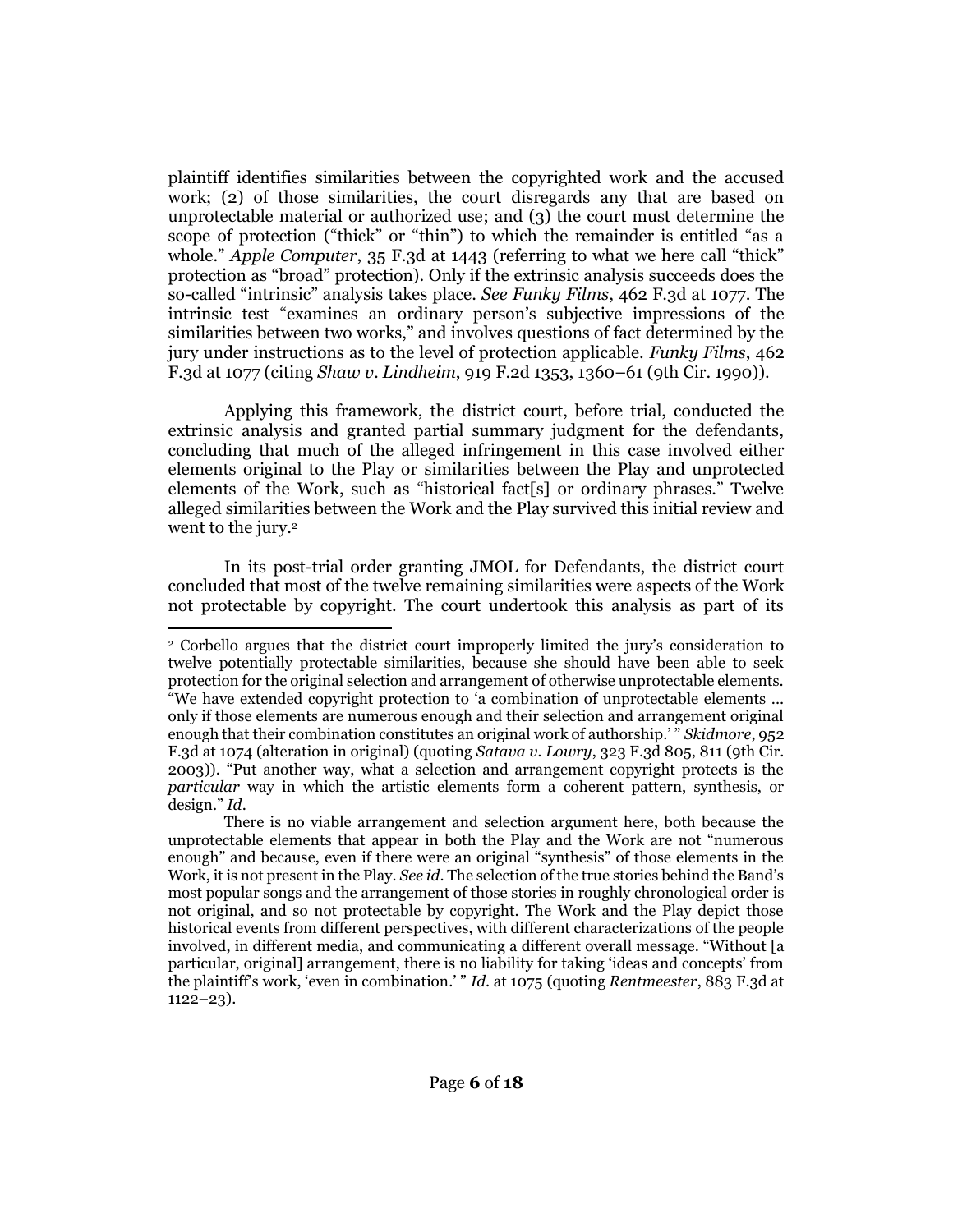conclusion that any infringement was fair use and did not explicitly frame its conclusions as rulings on infringement.

We conclude that all twelve similarities the jury considered were not infringing, some under an analysis similar to that used in the district court's order and others under what some courts have referred to as the doctrine of copyright estoppel.<sup>3</sup> We discuss each category in turn.

#### **A. Application of the Extrinsic Test to Elements of the Work that Are Undisputedly Factual**

We first carefully examine whether the alleged copying or similarities are based on protectable elements of the copyrighted work. The extrinsic test for substantial similarity lays out a useful framework for this inquiry.

"Extrinsic analysis is objective in nature," and examines "articulable similarities between the plot, themes, dialogue, mood, setting, pace, characters, and sequence of events in the two works." *Funky Films*[, 462 F.3d at 1077](http://www.westlaw.com/Link/Document/FullText?findType=Y&serNum=2010199064&pubNum=0000506&originatingDoc=I2c42fac0f21a11eab42af6b6d1e1d7cf&refType=RP&fi=co_pp_sp_506_1077&originationContext=document&vr=3.0&rs=cblt1.0&transitionType=DocumentItem&contextData=(sc.Search)#co_pp_sp_506_1077) (internal quotation marks omitted). "Protectable expression includes the specific details of an author's rendering of ideas. ... [The court] must take care to inquire only whether the *protectable elements, standing alone*, are substantially similar. In so doing, we filter out and disregard the non-protectable elements." *[Id.](http://www.westlaw.com/Link/Document/FullText?findType=Y&serNum=2010199064&pubNum=0000506&originatingDoc=I2c42fac0f21a11eab42af6b6d1e1d7cf&refType=RP&originationContext=document&vr=3.0&rs=cblt1.0&transitionType=DocumentItem&contextData=(sc.Search))* (citations and internal quotation marks omitted). Non-protectable elements include ideas; historical facts; common phrases; *scenes-a-faire* (that is, "situations and incidents that flow necessarily or naturally from a basic plot premise" or generic plot line) and "[f]amiliar stock scenes and themes that are staples of literature." *[Benay v.](http://www.westlaw.com/Link/Document/FullText?findType=Y&serNum=2022264635&pubNum=0000506&originatingDoc=I2c42fac0f21a11eab42af6b6d1e1d7cf&refType=RP&fi=co_pp_sp_506_624&originationContext=document&vr=3.0&rs=cblt1.0&transitionType=DocumentItem&contextData=(sc.Search)#co_pp_sp_506_624)  [Warner Bros. Ent., Inc.](http://www.westlaw.com/Link/Document/FullText?findType=Y&serNum=2022264635&pubNum=0000506&originatingDoc=I2c42fac0f21a11eab42af6b6d1e1d7cf&refType=RP&fi=co_pp_sp_506_624&originationContext=document&vr=3.0&rs=cblt1.0&transitionType=DocumentItem&contextData=(sc.Search)#co_pp_sp_506_624)*, 607 F.3d 620, 624–25 (9th Cir. 2010) (citations omitted), *overruled on other grounds by Skidmore*[, 952 F.3d 1051;](http://www.westlaw.com/Link/Document/FullText?findType=Y&serNum=2050528829&pubNum=0000506&originatingDoc=I2c42fac0f21a11eab42af6b6d1e1d7cf&refType=RP&originationContext=document&vr=3.0&rs=cblt1.0&transitionType=DocumentItem&contextData=(sc.Search)) *see also [Narell v.](http://www.westlaw.com/Link/Document/FullText?findType=Y&serNum=1989056769&pubNum=0000350&originatingDoc=I2c42fac0f21a11eab42af6b6d1e1d7cf&refType=RP&fi=co_pp_sp_350_910&originationContext=document&vr=3.0&rs=cblt1.0&transitionType=DocumentItem&contextData=(sc.Search)#co_pp_sp_350_910)  Freeman*[, 872 F.2d 907, 910](http://www.westlaw.com/Link/Document/FullText?findType=Y&serNum=1989056769&pubNum=0000350&originatingDoc=I2c42fac0f21a11eab42af6b6d1e1d7cf&refType=RP&fi=co_pp_sp_350_910&originationContext=document&vr=3.0&rs=cblt1.0&transitionType=DocumentItem&contextData=(sc.Search)#co_pp_sp_350_910)–11 (9th Cir. 1989).

As the district court correctly summarized,

<sup>3</sup> We may affirm entirely on the ground that the Play did not infringe protected aspects of the Work, rather than relying at all on the district court's fair use rationale, even though Defendants did not cross-appeal the infringement verdict. "An appellee who does not take a cross-appeal may 'urge in support of a decree any matter appearing in the record, although his argument may involve an attack upon the reasoning of the lower court.' " *[Jennings v. Stephens](http://www.westlaw.com/Link/Document/FullText?findType=Y&serNum=2035260001&pubNum=0000708&originatingDoc=I2c42fac0f21a11eab42af6b6d1e1d7cf&refType=RP&fi=co_pp_sp_708_798&originationContext=document&vr=3.0&rs=cblt1.0&transitionType=DocumentItem&contextData=(sc.Search)#co_pp_sp_708_798)*, 574 U.S. 271 (2015) (quoting *[United States v. Am. Ry. Express Co.,](http://www.westlaw.com/Link/Document/FullText?findType=Y&serNum=1924124102&pubNum=0000780&originatingDoc=I2c42fac0f21a11eab42af6b6d1e1d7cf&refType=RP&fi=co_pp_sp_780_435&originationContext=document&vr=3.0&rs=cblt1.0&transitionType=DocumentItem&contextData=(sc.Search)#co_pp_sp_780_435)* [265 U.S. 425, 435](http://www.westlaw.com/Link/Document/FullText?findType=Y&serNum=1924124102&pubNum=0000780&originatingDoc=I2c42fac0f21a11eab42af6b6d1e1d7cf&refType=RP&fi=co_pp_sp_780_435&originationContext=document&vr=3.0&rs=cblt1.0&transitionType=DocumentItem&contextData=(sc.Search)#co_pp_sp_780_435) (1924)). The appellee must file a cross-appeal only if he is "attack[ing] the decree with a view either to enlarging his own rights thereunder or of lessening the rights of his adversary." *[Id](http://www.westlaw.com/Link/Document/FullText?findType=Y&serNum=2035260001&pubNum=0000780&originatingDoc=I2c42fac0f21a11eab42af6b6d1e1d7cf&refType=RP&originationContext=document&vr=3.0&rs=cblt1.0&transitionType=DocumentItem&contextData=(sc.Search))*. Our decision will neither enlarge Defendants' rights nor lessen Corbello's. The district court granted judgment in favor of Defendants. As a result of our affirmance on alternative grounds, it remains true that Defendants are not liable to Corbello, so all parties remain in the same position they were as a result of the district court's judgment.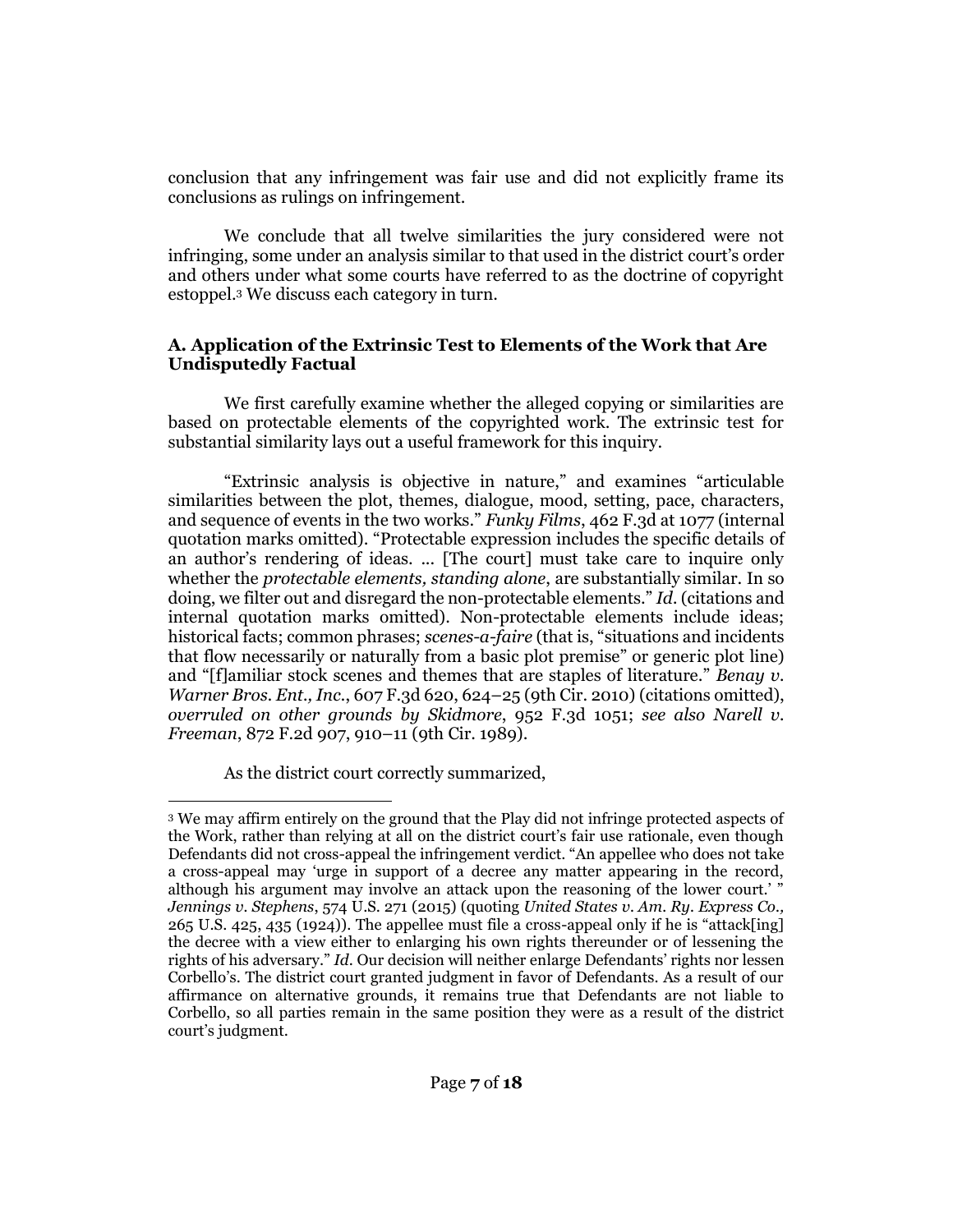[t]he Work is a work of historical fact, as recounted by DeVito with the assistance of Woodard's writing skills. The creative aspects of the Work do not generally concern things like character, plot, and setting, but rather writing style and presentation. Neither DeVito nor Woodard created or even claimed to have created any characters, plot lines, settings, etc.

Though the creative expression that is in the Work—the "writing style and presentation"—is protected by copyright, the assertedly historical elements are not.

Each of the six similarities between the Play and the Work discussed below fails the extrinsic test for substantial similarity because each involves only nonprotectable elements of the Work.

#### **1. Tommy DeVito's Introduction**

Chapter One of the Work introduces Tommy DeVito "hanging out on a Jersey Street Corner" with his friends, "puff[ing] on cigarettes and dar[ing] anyone to mess with [them,] ... cool beyond belief." At the outset of the Play, the DeVito character addresses the audience, his cool demeanor on display. Corbello alleged that this description of DeVito is substantially similar to the one in the Play and so infringing. But DeVito is not a fictional character whose personality was created in the Work. This depiction of DeVito—as Corbello's expert put it, his "voice, cool demeanor, and braggadocio"—is not original to the Work, and so not a protectable element. *See Benay*[, 607 F.3d at 627.](http://www.westlaw.com/Link/Document/FullText?findType=Y&serNum=2022264635&pubNum=0000506&originatingDoc=I2c42fac0f21a11eab42af6b6d1e1d7cf&refType=RP&fi=co_pp_sp_506_627&originationContext=document&vr=3.0&rs=cblt1.0&transitionType=DocumentItem&contextData=(sc.Search)#co_pp_sp_506_627) A character based on a historical figure is not protected for copyright purposes. *[Id](http://www.westlaw.com/Link/Document/FullText?findType=Y&serNum=2022264635&pubNum=0000506&originatingDoc=I2c42fac0f21a11eab42af6b6d1e1d7cf&refType=RP&originationContext=document&vr=3.0&rs=cblt1.0&transitionType=DocumentItem&contextData=(sc.Search))*.

## **2. Introduction of the Song "Sherry"**

Both the Play and the Work depict Bob Gaudio arriving late to a rehearsal excited about a new song he just wrote, "Sherry," which—no surprise—became a major hit. In the Work, DeVito recalls that he liked the song but "didn't think [they] could get away with it," because it was "clearly intended for someone younger than us." In the Play, DeVito says it was a "fuckin' insult" that Gaudio arrived late "with some bullshit song he wrote fifteen minutes ago." As the district court concluded, "[t]he dialogue is completely different, as is DeVito's initial reaction to the song." The only similarities are unprotectable historical facts: Gaudio wrote the song at the last minute, he was late to rehearsal, and the song was ultimately successful. *See Narell*[, 872 F.2d at 912.](http://www.westlaw.com/Link/Document/FullText?findType=Y&serNum=1989056769&pubNum=0000350&originatingDoc=I2c42fac0f21a11eab42af6b6d1e1d7cf&refType=RP&fi=co_pp_sp_350_912&originationContext=document&vr=3.0&rs=cblt1.0&transitionType=DocumentItem&contextData=(sc.Search)#co_pp_sp_350_912)

## **3. Introduction of the Song "Big Girls Don't Cry"**

The Work recounts that Bob Crewe, a producer and songwriter who worked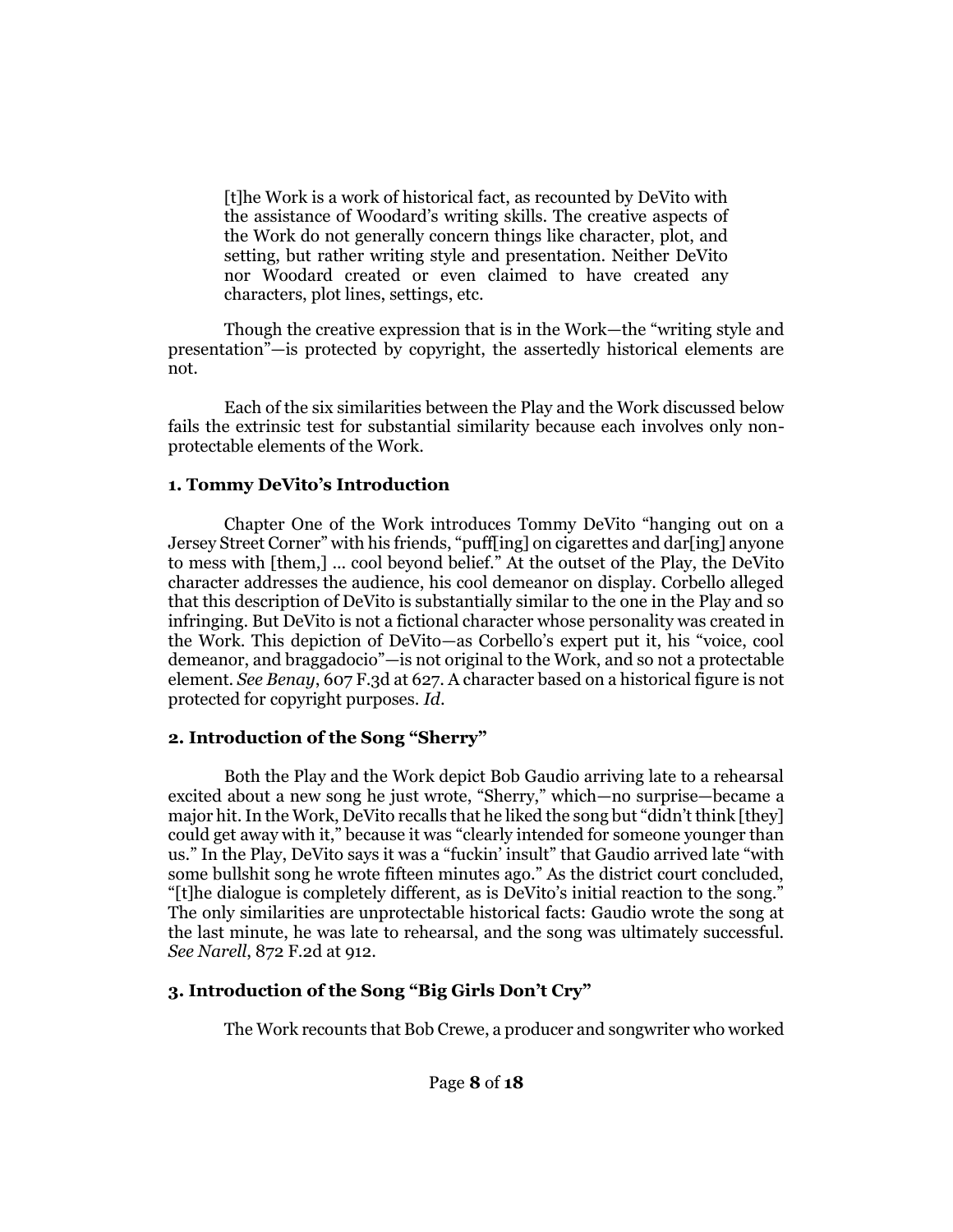with the Four Seasons, was inspired to write the song "Big Girls Don't Cry" after watching a movie in which a female character dramatically says exactly that—"big girls don't cry." In the Play, Gaudio tells the audience a transformed version of this story—Gaudio was the person who saw the movie, it was a John Payne movie, and Rhonda Fleming was the actress who delivered the line. Both the Play and the Work report that Crewe and Gaudio co-wrote the song. As the district court correctly concluded, the "only similarity is the unprotectable historical fact that the song was inspired by the Rhonda Fleming line." That similarity does not include any protectable element of the Work.<sup>4</sup> *See Narell*[, 872 F.2d at 912.](http://www.westlaw.com/Link/Document/FullText?findType=Y&serNum=1989056769&pubNum=0000350&originatingDoc=I2c42fac0f21a11eab42af6b6d1e1d7cf&refType=RP&fi=co_pp_sp_350_912&originationContext=document&vr=3.0&rs=cblt1.0&transitionType=DocumentItem&contextData=(sc.Search)#co_pp_sp_350_912)

#### **4. Comparisons between the Four Seasons and the Beatles**

The Work states that "[i]n the Beatles we are not just competing against another band; the Beatles come to represent a whole social movement. [The Four Seasons] never aspire to be more than entertainers." In the Play, the Gaudio character describes the competition between the Band and the Beatles, telling the audience,

We weren't a social movement like the Beatles. Our fans didn't put flowers in their hair and try to levitate the Pentagon. Maybe they should have. Our people were the guys who shipped overseas ... and their sweethearts. They were the factory workers, the truck drivers. The kids pumping gas, flipping burgers. The pretty girl with circles under her eyes behind the counter at the diner. They're the ones who really got us, who pushed us over the top.

The similarities between the Work's allusions to the Beatles and the longer, more detailed and more evocative comparison in the Play are the words "social movement" and the unprotectable historical fact that the two music groups competed for record sales and chart placements. *See [Harper & Row](http://www.westlaw.com/Link/Document/FullText?findType=Y&serNum=1985125844&pubNum=0000780&originatingDoc=I2c42fac0f21a11eab42af6b6d1e1d7cf&refType=RP&fi=co_pp_sp_780_556&originationContext=document&vr=3.0&rs=cblt1.0&transitionType=DocumentItem&contextData=(sc.Search)#co_pp_sp_780_556)*, 471 U.S. at [556](http://www.westlaw.com/Link/Document/FullText?findType=Y&serNum=1985125844&pubNum=0000780&originatingDoc=I2c42fac0f21a11eab42af6b6d1e1d7cf&refType=RP&fi=co_pp_sp_780_556&originationContext=document&vr=3.0&rs=cblt1.0&transitionType=DocumentItem&contextData=(sc.Search)#co_pp_sp_780_556). Even if the Work was the first to describe the Beatles as representing a "social movement"—which is neither proven nor disproven in the record—this concept is an idea unprotectable by copyright. *See [id.](http://www.westlaw.com/Link/Document/FullText?findType=Y&serNum=1985125844&pubNum=0000780&originatingDoc=I2c42fac0f21a11eab42af6b6d1e1d7cf&refType=RP&originationContext=document&vr=3.0&rs=cblt1.0&transitionType=DocumentItem&contextData=(sc.Search))* The expression of that idea could be protected if it was original to the Work, but use of the phrase "social movement" is all but inevitable in the presentation of that idea. The words "social movement" thus form an unprotectable common phrase describing an idea. "Ordinary phrases are not entitled to copyright protection." *Narell*[, 872 F.2d at 911.](http://www.westlaw.com/Link/Document/FullText?findType=Y&serNum=1989056769&pubNum=0000350&originatingDoc=I2c42fac0f21a11eab42af6b6d1e1d7cf&refType=RP&fi=co_pp_sp_350_911&originationContext=document&vr=3.0&rs=cblt1.0&transitionType=DocumentItem&contextData=(sc.Search)#co_pp_sp_350_911) *[Grosso v.](http://www.westlaw.com/Link/Document/FullText?findType=Y&serNum=2004021504&pubNum=0000506&originatingDoc=I2c42fac0f21a11eab42af6b6d1e1d7cf&refType=RP&originationContext=document&vr=3.0&rs=cblt1.0&transitionType=DocumentItem&contextData=(sc.Search))  Miramax Film Corp.*[, 383 F.3d 965 \(9th Cir.2004\),](http://www.westlaw.com/Link/Document/FullText?findType=Y&serNum=2004021504&pubNum=0000506&originatingDoc=I2c42fac0f21a11eab42af6b6d1e1d7cf&refType=RP&originationContext=document&vr=3.0&rs=cblt1.0&transitionType=DocumentItem&contextData=(sc.Search)) for example, held that there was no substantial similarity where "the only similarities in dialogue between the

<sup>4</sup> In writing the Work, Woodard relied on notebooks he had assembled containing research and articles about the Four Seasons. His research notebooks included an article that quoted Gaudio telling this story. Just as Woodard, writing the Work, was able to recount historical events documented in another author's work, it is not infringement for the writers of the Play to use the Work as a source for this historical event.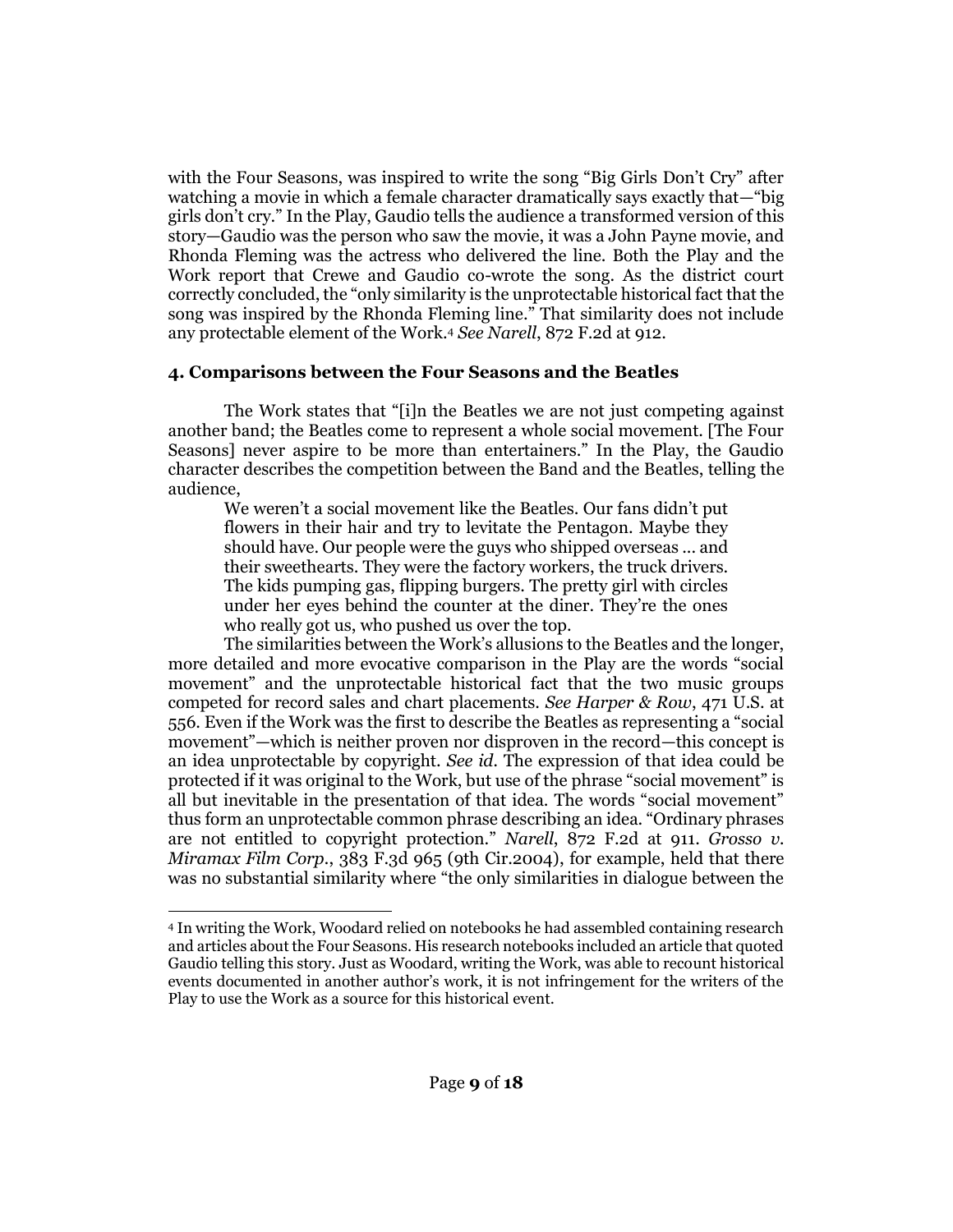two works come from the use of common, unprotectable poker jargon," *id.* [at 967.](http://www.westlaw.com/Link/Document/FullText?findType=Y&serNum=2004021504&pubNum=0000506&originatingDoc=I2c42fac0f21a11eab42af6b6d1e1d7cf&refType=RP&fi=co_pp_sp_506_967&originationContext=document&vr=3.0&rs=cblt1.0&transitionType=DocumentItem&contextData=(sc.Search)#co_pp_sp_506_967)

## **5. Introduction of the Song "Dawn"**

The Work recounts that the Beatles had "hit the public consciousness like a load of bricks" when the Four Seasons song "Dawn" was ready for release. The Work then goes on to describe competition between the two bands in the Billboard charts, noting that "Dawn" charted third, "sandwiched in by the Beatles at number one, number two, number four and number five!"

In the Play, Gaudio says, "Around this time, there's a little dust-up called the British Invasion. Britannia is ruling the airwaves. So we start our own American Revolution. The battle begins on a Sunday night at eight o'clock, and the whole world is watching." The scene shifts to historical footage of Ed Sullivan introducing the Band, which then performs "Dawn."

Again, it is an unprotectable historical fact that the Beatles and the Four Seasons generally competed for chart placement. That "Dawn" charted against songs by the Beatles is similarly an unprotectable historical fact. *See [Narell](http://www.westlaw.com/Link/Document/FullText?findType=Y&serNum=1989056769&pubNum=0000350&originatingDoc=I2c42fac0f21a11eab42af6b6d1e1d7cf&refType=RP&fi=co_pp_sp_350_912&originationContext=document&vr=3.0&rs=cblt1.0&transitionType=DocumentItem&contextData=(sc.Search)#co_pp_sp_350_912)*, 872 [F.2d at 912.](http://www.westlaw.com/Link/Document/FullText?findType=Y&serNum=1989056769&pubNum=0000350&originatingDoc=I2c42fac0f21a11eab42af6b6d1e1d7cf&refType=RP&fi=co_pp_sp_350_912&originationContext=document&vr=3.0&rs=cblt1.0&transitionType=DocumentItem&contextData=(sc.Search)#co_pp_sp_350_912) No protectable elements of the Work share any similarity with the "American Revolution" scene in the Play.

# **6. Description of the Rock and Roll Hall of Fame Induction Ceremony**

Both the Play and the Work depict the Four Season's induction into the Rock and Roll Hall of Fame in 1990. The Band's members reunited at the induction ceremony and performed for the first time in many years. These historical events are not protectable by copyright. *See Harper & Row*[, 471 U.S. at 556;](http://www.westlaw.com/Link/Document/FullText?findType=Y&serNum=1985125844&pubNum=0000780&originatingDoc=I2c42fac0f21a11eab42af6b6d1e1d7cf&refType=RP&fi=co_pp_sp_780_556&originationContext=document&vr=3.0&rs=cblt1.0&transitionType=DocumentItem&contextData=(sc.Search)#co_pp_sp_780_556) *[Narell](http://www.westlaw.com/Link/Document/FullText?findType=Y&serNum=1989056769&pubNum=0000350&originatingDoc=I2c42fac0f21a11eab42af6b6d1e1d7cf&refType=RP&fi=co_pp_sp_350_912&originationContext=document&vr=3.0&rs=cblt1.0&transitionType=DocumentItem&contextData=(sc.Search)#co_pp_sp_350_912)*, 872 [F.2d at 912.](http://www.westlaw.com/Link/Document/FullText?findType=Y&serNum=1989056769&pubNum=0000350&originatingDoc=I2c42fac0f21a11eab42af6b6d1e1d7cf&refType=RP&fi=co_pp_sp_350_912&originationContext=document&vr=3.0&rs=cblt1.0&transitionType=DocumentItem&contextData=(sc.Search)#co_pp_sp_350_912)

In the Work, DeVito describes "reunit[ing] with Frankie Valli, Bob Gaudio, Nick Massi and Bob Crewe for the first time since 1965. I felt like I was stepping from a time machine." In the play, as the Band performs, DeVito asks, "Is this like being in a fuckin' time machine, or what?" The idea that band members performing together after many years apart would evoke the feeling of a time machine flows naturally from the plot premise of a band reuniting and is classic *scenes-a-faire*. *See Cavalier v. Random House, Inc.*[, 297 F.3d 815, 823 \(9th Cir. 2002\).](http://www.westlaw.com/Link/Document/FullText?findType=Y&serNum=2002328823&pubNum=0000506&originatingDoc=I2c42fac0f21a11eab42af6b6d1e1d7cf&refType=RP&fi=co_pp_sp_506_823&originationContext=document&vr=3.0&rs=cblt1.0&transitionType=DocumentItem&contextData=(sc.Search)#co_pp_sp_506_823) And as the district court correctly ruled, the words "time machine" constitute an ordinary phrase and so is not protectable. *See Narell*[, 872 F.2d at 911;](http://www.westlaw.com/Link/Document/FullText?findType=Y&serNum=1989056769&pubNum=0000350&originatingDoc=I2c42fac0f21a11eab42af6b6d1e1d7cf&refType=RP&fi=co_pp_sp_350_911&originationContext=document&vr=3.0&rs=cblt1.0&transitionType=DocumentItem&contextData=(sc.Search)#co_pp_sp_350_911) *Grosso*[, 383 F.3d at](http://www.westlaw.com/Link/Document/FullText?findType=Y&serNum=2004021504&pubNum=0000506&originatingDoc=I2c42fac0f21a11eab42af6b6d1e1d7cf&refType=RP&fi=co_pp_sp_506_967&originationContext=document&vr=3.0&rs=cblt1.0&transitionType=DocumentItem&contextData=(sc.Search)#co_pp_sp_506_967)  [967.](http://www.westlaw.com/Link/Document/FullText?findType=Y&serNum=2004021504&pubNum=0000506&originatingDoc=I2c42fac0f21a11eab42af6b6d1e1d7cf&refType=RP&fi=co_pp_sp_506_967&originationContext=document&vr=3.0&rs=cblt1.0&transitionType=DocumentItem&contextData=(sc.Search)#co_pp_sp_506_967)

## **B. Application of the Extrinsic Test to Claimed Fictions Represented to be Facts—So-Called "Copyright Estoppel"**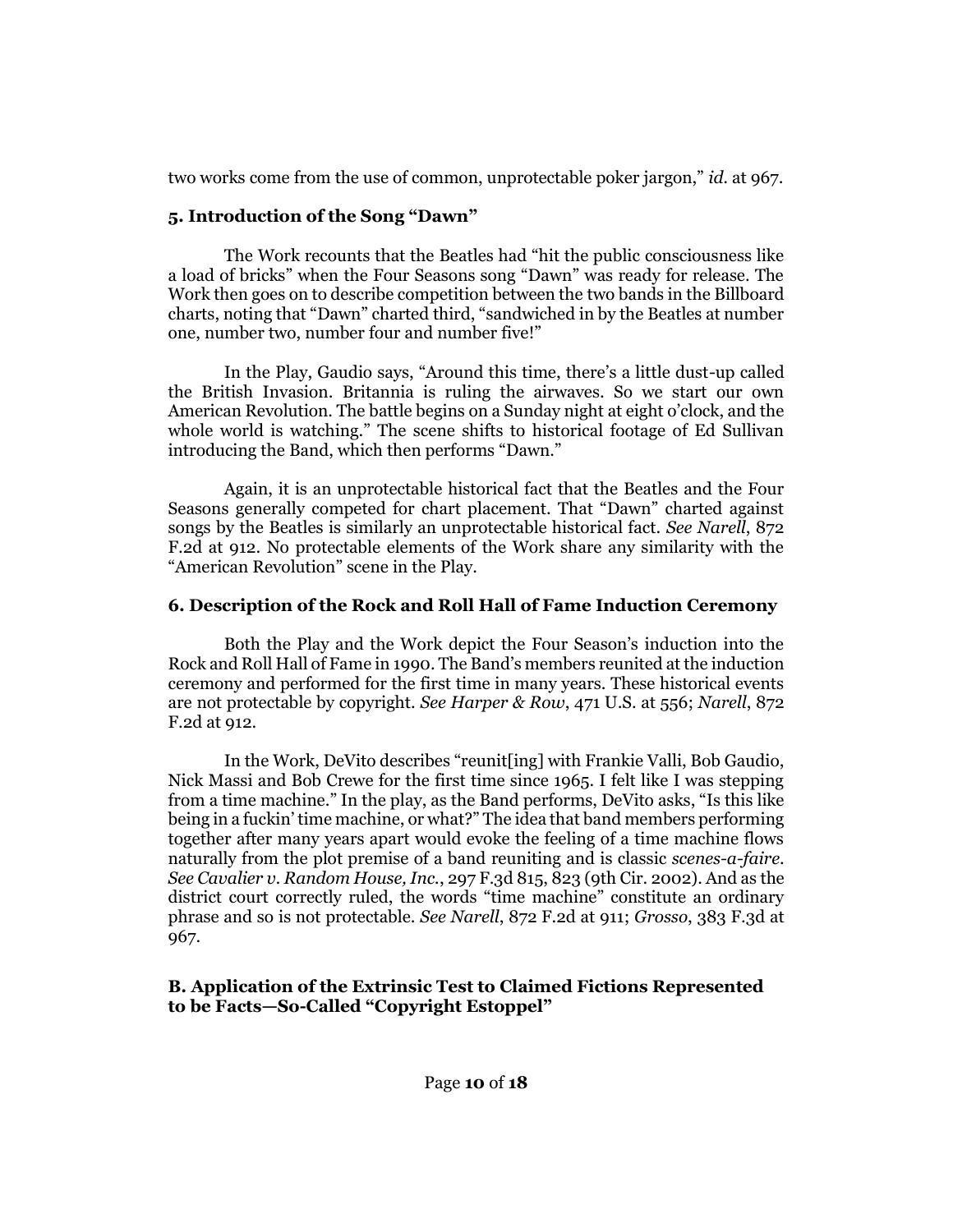Other circuits, and district courts in this circuit, have employed a doctrine of copyright law sometimes called "copyright estoppel." Under the doctrine, elements of a work presented as fact are treated as fact, even if the party claiming infringement contends that the elements are actually fictional. An author who holds their work out as nonfiction thus cannot later claim, in litigation, that aspects of the work were actually made up and so are entitled to full copyright protection. *See Nash v. CBS, Inc.*[, 899 F.2d 1537, 1541 \(7th](http://www.westlaw.com/Link/Document/FullText?findType=Y&serNum=1990067706&pubNum=0000350&originatingDoc=I2c42fac0f21a11eab42af6b6d1e1d7cf&refType=RP&fi=co_pp_sp_350_1541&originationContext=document&vr=3.0&rs=cblt1.0&transitionType=DocumentItem&contextData=(sc.Search)#co_pp_sp_350_1541) Cir. 1990); *[Hoehling v. Universal](http://www.westlaw.com/Link/Document/FullText?findType=Y&serNum=1980112712&pubNum=0000350&originatingDoc=I2c42fac0f21a11eab42af6b6d1e1d7cf&refType=RP&fi=co_pp_sp_350_979&originationContext=document&vr=3.0&rs=cblt1.0&transitionType=DocumentItem&contextData=(sc.Search)#co_pp_sp_350_979)  City Studios, Inc*[., 618 F.2d 972, 979 \(2nd Cir. 1980\);](http://www.westlaw.com/Link/Document/FullText?findType=Y&serNum=1980112712&pubNum=0000350&originatingDoc=I2c42fac0f21a11eab42af6b6d1e1d7cf&refType=RP&fi=co_pp_sp_350_979&originationContext=document&vr=3.0&rs=cblt1.0&transitionType=DocumentItem&contextData=(sc.Search)#co_pp_sp_350_979) *[Idema v. Dreamworks Inc.](http://www.westlaw.com/Link/Document/FullText?findType=Y&serNum=2001798248&pubNum=0004637&originatingDoc=I2c42fac0f21a11eab42af6b6d1e1d7cf&refType=RP&fi=co_pp_sp_4637_1183&originationContext=document&vr=3.0&rs=cblt1.0&transitionType=DocumentItem&contextData=(sc.Search)#co_pp_sp_4637_1183)*, [162 F. Supp. 2d 1129, 1183 \(C.D. Cal. 2001\);](http://www.westlaw.com/Link/Document/FullText?findType=Y&serNum=2001798248&pubNum=0004637&originatingDoc=I2c42fac0f21a11eab42af6b6d1e1d7cf&refType=RP&fi=co_pp_sp_4637_1183&originationContext=document&vr=3.0&rs=cblt1.0&transitionType=DocumentItem&contextData=(sc.Search)#co_pp_sp_4637_1183) *[Houts v. Universal City Studios, Inc](http://www.westlaw.com/Link/Document/FullText?findType=Y&serNum=1985112075&pubNum=0000345&originatingDoc=I2c42fac0f21a11eab42af6b6d1e1d7cf&refType=RP&fi=co_pp_sp_345_30&originationContext=document&vr=3.0&rs=cblt1.0&transitionType=DocumentItem&contextData=(sc.Search)#co_pp_sp_345_30)*., [603 F. Supp. 26, 30](http://www.westlaw.com/Link/Document/FullText?findType=Y&serNum=1985112075&pubNum=0000345&originatingDoc=I2c42fac0f21a11eab42af6b6d1e1d7cf&refType=RP&fi=co_pp_sp_345_30&originationContext=document&vr=3.0&rs=cblt1.0&transitionType=DocumentItem&contextData=(sc.Search)#co_pp_sp_345_30)–31 (C.D. Cal. 1984); *[Lake v. Columbia Broad. Sys.](http://www.westlaw.com/Link/Document/FullText?findType=Y&serNum=1956115104&pubNum=0000345&originatingDoc=I2c42fac0f21a11eab42af6b6d1e1d7cf&refType=RP&fi=co_pp_sp_345_708&originationContext=document&vr=3.0&rs=cblt1.0&transitionType=DocumentItem&contextData=(sc.Search)#co_pp_sp_345_708)*, 140 F. Supp. 707, 708–[09 \(S.D. Cal. 1956\);](http://www.westlaw.com/Link/Document/FullText?findType=Y&serNum=1956115104&pubNum=0000345&originatingDoc=I2c42fac0f21a11eab42af6b6d1e1d7cf&refType=RP&fi=co_pp_sp_345_708&originationContext=document&vr=3.0&rs=cblt1.0&transitionType=DocumentItem&contextData=(sc.Search)#co_pp_sp_345_708) *[Oliver v. Saint Germain Found.](http://www.westlaw.com/Link/Document/FullText?findType=Y&serNum=1941122179&pubNum=0000345&originatingDoc=I2c42fac0f21a11eab42af6b6d1e1d7cf&refType=RP&fi=co_pp_sp_345_299&originationContext=document&vr=3.0&rs=cblt1.0&transitionType=DocumentItem&contextData=(sc.Search)#co_pp_sp_345_299)*, 41 F. Supp. [296, 299 \(S.D. Cal. 1941\)](http://www.westlaw.com/Link/Document/FullText?findType=Y&serNum=1941122179&pubNum=0000345&originatingDoc=I2c42fac0f21a11eab42af6b6d1e1d7cf&refType=RP&fi=co_pp_sp_345_299&originationContext=document&vr=3.0&rs=cblt1.0&transitionType=DocumentItem&contextData=(sc.Search)#co_pp_sp_345_299). "Given an express representation that the work is factual, the case law indicates that the author will be estopped from claiming fictionalization, even if most readers would not believe the representation." 1 Nimmer on Copyright § 2.11. Claimed fictions that have been treated as facts for copyright purposes under this approach include a novel hypothesis about the cause of the Hindenburg explosion, *Hoehling*[, 618 F.2d at 978](http://www.westlaw.com/Link/Document/FullText?findType=Y&serNum=1980112712&pubNum=0000350&originatingDoc=I2c42fac0f21a11eab42af6b6d1e1d7cf&refType=RP&fi=co_pp_sp_350_978&originationContext=document&vr=3.0&rs=cblt1.0&transitionType=DocumentItem&contextData=(sc.Search)#co_pp_sp_350_978)–79; a theory that John Dillinger was not killed by law enforcement and instead retired to the West Coast, *Nash*[, 899 F.2d at 1538, 1541](http://www.westlaw.com/Link/Document/FullText?findType=Y&serNum=1990067706&pubNum=0000350&originatingDoc=I2c42fac0f21a11eab42af6b6d1e1d7cf&refType=RP&fi=co_pp_sp_350_1538&originationContext=document&vr=3.0&rs=cblt1.0&transitionType=DocumentItem&contextData=(sc.Search)#co_pp_sp_350_1538); a "true crime" book with fantastical stories, *[Houts](http://www.westlaw.com/Link/Document/FullText?findType=Y&serNum=1985112075&pubNum=0000345&originatingDoc=I2c42fac0f21a11eab42af6b6d1e1d7cf&refType=RP&fi=co_pp_sp_345_30&originationContext=document&vr=3.0&rs=cblt1.0&transitionType=DocumentItem&contextData=(sc.Search)#co_pp_sp_345_30)*, [603 F. Supp. at 30;](http://www.westlaw.com/Link/Document/FullText?findType=Y&serNum=1985112075&pubNum=0000345&originatingDoc=I2c42fac0f21a11eab42af6b6d1e1d7cf&refType=RP&fi=co_pp_sp_345_30&originationContext=document&vr=3.0&rs=cblt1.0&transitionType=DocumentItem&contextData=(sc.Search)#co_pp_sp_345_30) and representations that the author was the scribe of a spiritual power, *Oliver*[, 41 F. Supp. at 297.](http://www.westlaw.com/Link/Document/FullText?findType=Y&serNum=1941122179&pubNum=0000345&originatingDoc=I2c42fac0f21a11eab42af6b6d1e1d7cf&refType=RP&fi=co_pp_sp_345_297&originationContext=document&vr=3.0&rs=cblt1.0&transitionType=DocumentItem&contextData=(sc.Search)#co_pp_sp_345_297)

In legal parlance, "estoppel" encompasses various equitable doctrines that ordinarily include as an element detrimental reliance. *See, e.g.*, *[Barnes v. Yahoo!,](http://www.westlaw.com/Link/Document/FullText?findType=Y&serNum=2019174045&pubNum=0000506&originatingDoc=I2c42fac0f21a11eab42af6b6d1e1d7cf&refType=RP&fi=co_pp_sp_506_1099&originationContext=document&vr=3.0&rs=cblt1.0&transitionType=DocumentItem&contextData=(sc.Search)#co_pp_sp_506_1099)  Inc.*[, 570 F.3d 1096, 1099 \(9th Cir. 2009\),](http://www.westlaw.com/Link/Document/FullText?findType=Y&serNum=2019174045&pubNum=0000506&originatingDoc=I2c42fac0f21a11eab42af6b6d1e1d7cf&refType=RP&fi=co_pp_sp_506_1099&originationContext=document&vr=3.0&rs=cblt1.0&transitionType=DocumentItem&contextData=(sc.Search)#co_pp_sp_506_1099) *as amended* (Sept. 28, 2009); *see also* [Restatement \(Second\) of Contracts § 90 \(1981\)](http://www.westlaw.com/Link/Document/FullText?findType=Y&serNum=0289906979&pubNum=0101603&originatingDoc=I2c42fac0f21a11eab42af6b6d1e1d7cf&refType=TS&originationContext=document&vr=3.0&rs=cblt1.0&transitionType=DocumentItem&contextData=(sc.Search)). "Estoppel" is not, in our view, an apt descriptor for the doctrine at work here. For one thing, as the court correctly observed in *[Houts](http://www.westlaw.com/Link/Document/FullText?findType=Y&serNum=1985112075&pubNum=0000345&originatingDoc=I2c42fac0f21a11eab42af6b6d1e1d7cf&refType=RP&originationContext=document&vr=3.0&rs=cblt1.0&transitionType=DocumentItem&contextData=(sc.Search))*, detrimental reliance is not an element of this doctrine, as "the [so-called] estoppel [is] created solely by plaintiff's affirmative action and representation that the work was factual." [603 F. Supp. at 31.](http://www.westlaw.com/Link/Document/FullText?findType=Y&serNum=1985112075&pubNum=0000345&originatingDoc=I2c42fac0f21a11eab42af6b6d1e1d7cf&refType=RP&fi=co_pp_sp_345_31&originationContext=document&vr=3.0&rs=cblt1.0&transitionType=DocumentItem&contextData=(sc.Search)#co_pp_sp_345_31) For another, application of estoppel concepts often suggests that the party against whom estoppel is applied is in some way culpable. *See, e.g.*, *[Santa Maria v. Pac. Bell](http://www.westlaw.com/Link/Document/FullText?findType=Y&serNum=2000039044&pubNum=0000506&originatingDoc=I2c42fac0f21a11eab42af6b6d1e1d7cf&refType=RP&fi=co_pp_sp_506_1176&originationContext=document&vr=3.0&rs=cblt1.0&transitionType=DocumentItem&contextData=(sc.Search)#co_pp_sp_506_1176)*, 202 [F.3d 1170, 1176 \(9th Cir. 2000\)](http://www.westlaw.com/Link/Document/FullText?findType=Y&serNum=2000039044&pubNum=0000506&originatingDoc=I2c42fac0f21a11eab42af6b6d1e1d7cf&refType=RP&fi=co_pp_sp_506_1176&originationContext=document&vr=3.0&rs=cblt1.0&transitionType=DocumentItem&contextData=(sc.Search)#co_pp_sp_506_1176) (equitable estoppel looks to "evidence of improper purpose on the part of the defendant"); *Russell v. Rolfs*[, 893 F.2d 1033, 1037 \(9th](http://www.westlaw.com/Link/Document/FullText?findType=Y&serNum=1990019291&pubNum=0000350&originatingDoc=I2c42fac0f21a11eab42af6b6d1e1d7cf&refType=RP&fi=co_pp_sp_350_1037&originationContext=document&vr=3.0&rs=cblt1.0&transitionType=DocumentItem&contextData=(sc.Search)#co_pp_sp_350_1037)  [Cir. 1990\)](http://www.westlaw.com/Link/Document/FullText?findType=Y&serNum=1990019291&pubNum=0000350&originatingDoc=I2c42fac0f21a11eab42af6b6d1e1d7cf&refType=RP&fi=co_pp_sp_350_1037&originationContext=document&vr=3.0&rs=cblt1.0&transitionType=DocumentItem&contextData=(sc.Search)#co_pp_sp_350_1037) (judicial estoppel "protect[s] against a litigant playing 'fast and loose with the courts' " (quoting *[Religious Tech. Ctr. v. Scott](http://www.westlaw.com/Link/Document/FullText?findType=Y&serNum=1989037845&pubNum=0000350&originatingDoc=I2c42fac0f21a11eab42af6b6d1e1d7cf&refType=RP&fi=co_pp_sp_350_1311&originationContext=document&vr=3.0&rs=cblt1.0&transitionType=DocumentItem&contextData=(sc.Search)#co_pp_sp_350_1311)*, 869 F.2d 1306, 1311 (9th [Cir. 1989\)](http://www.westlaw.com/Link/Document/FullText?findType=Y&serNum=1989037845&pubNum=0000350&originatingDoc=I2c42fac0f21a11eab42af6b6d1e1d7cf&refType=RP&fi=co_pp_sp_350_1311&originationContext=document&vr=3.0&rs=cblt1.0&transitionType=DocumentItem&contextData=(sc.Search)#co_pp_sp_350_1311) (Hall, J., dissenting))).

There are core concerns of copyright law, not equitable or estoppel principles, that, in our view, animate the misnamed "copyright estoppel" analysis. "[C]opyright ... encourages others to build freely upon the ideas and information conveyed by a work," *Feist*[, 499 U.S. at 349](http://www.westlaw.com/Link/Document/FullText?findType=Y&serNum=1991060551&pubNum=0000780&originatingDoc=I2c42fac0f21a11eab42af6b6d1e1d7cf&refType=RP&fi=co_pp_sp_780_349&originationContext=document&vr=3.0&rs=cblt1.0&transitionType=DocumentItem&contextData=(sc.Search)#co_pp_sp_780_349)–50, " '[t]o promote the Progress of Science and useful Arts,' " *id.* [at 349](http://www.westlaw.com/Link/Document/FullText?findType=Y&serNum=1991060551&pubNum=0000708&originatingDoc=I2c42fac0f21a11eab42af6b6d1e1d7cf&refType=RP&fi=co_pp_sp_708_349&originationContext=document&vr=3.0&rs=cblt1.0&transitionType=DocumentItem&contextData=(sc.Search)#co_pp_sp_708_349) (quoting [U.S. Const. Art. I, § 8, cl. 8\)](http://www.westlaw.com/Link/Document/FullText?findType=L&pubNum=1000583&cite=USCOARTIS8CL8&originatingDoc=I2c42fac0f21a11eab42af6b6d1e1d7cf&refType=LQ&originationContext=document&vr=3.0&rs=cblt1.0&transitionType=DocumentItem&contextData=(sc.Search)). It would hinder, not "promote the progress of science and useful arts" to allow a copyright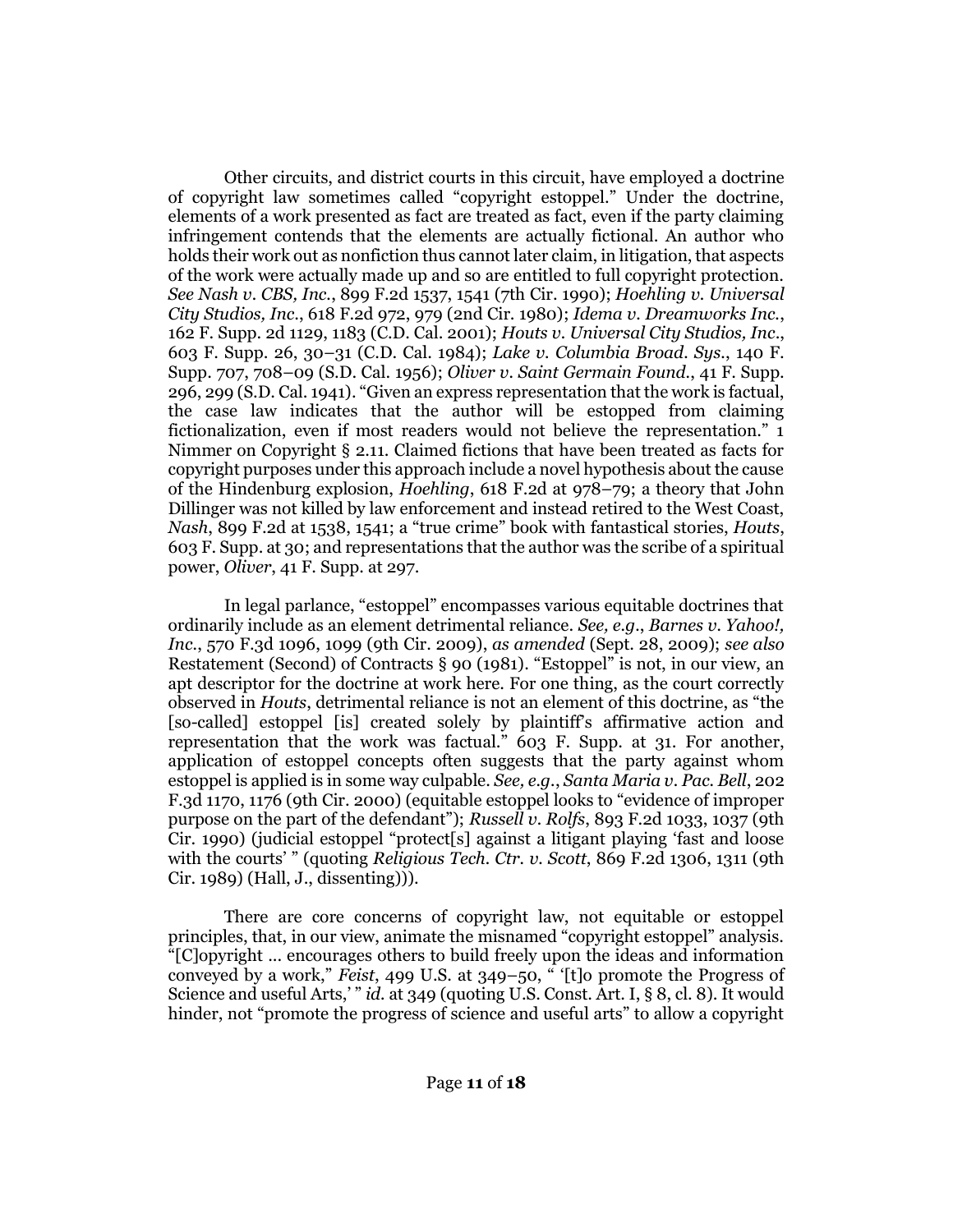owner to spring an infringement suit on subsequent authors who "buil[t] freely" on a work held out as factual, contending after the completion of the copyrighted work, and against the work's own averments, that the purported truths were actually fictions. *Id.* [at 350.](http://www.westlaw.com/Link/Document/FullText?findType=Y&serNum=1991060551&pubNum=0000708&originatingDoc=I2c42fac0f21a11eab42af6b6d1e1d7cf&refType=RP&originationContext=document&vr=3.0&rs=cblt1.0&transitionType=DocumentItem&contextData=(sc.Search)) Copyright protects the creative labor of authors; it does not protect authors' post-completion representations about the lack of veracity of their own avowedly truthful work.

We find this copyright-grounded rationale for this principle compelling and so adopt the doctrine. Rather than "copyright estoppel," we will refer to this rule of copyright law as the "asserted truths" doctrine, because it is the author's assertions within and concerning the work that the account contained in the book is truthful that trigger its application.

Here, the text of the Work explicitly represents its account as historically accurate, not historical fiction. In the Work's early pages, the DeVito narrator describes the Work as the "complete and truthful chronicle of the Four Seasons." He promises not to allow "bitterness to taint the true story," and notes his "candor." Both Corbello's husband and she herself sent potential publishers cover letters emphasizing that the Work provided a behind-the-scenes factual look at the Band, promising "disclosure[ ]" of "the truth about" several events, including the "secret past that these performers successfully hid for almost three decades." Consistent with those promises of truthfulness, the Work reads as a straightforward historical account and is presented as an autobiography, with DeVito listed as a co-author. So the Work was expressly and repeatedly held out as a factual account.<sup>5</sup>

Corbello argues strenuously that the asserted truths doctrine cannot apply in this case because the Work was never published. She argues that only representations of truth made *to the public* trigger the asserted truths doctrine, and that there was no representation to the public because the Work was unpublished.

This suggested limitation of the asserted truths doctrine to published works has no basis in either the case law or the doctrine's copyright law foundations. As to the case law, Corbello does not point to any case supporting the limitation, and we are not aware of any. One district court, in an unpublished opinion, characterized the doctrine as "normally applied to ... a plaintiff who represented *to* 

<sup>5</sup> We note that the asserted truths doctrine would not cover fictional works that use claims to truthfulness as a literary device, like the Orson Welles radio broadcast of "War of the Worlds." *See Terror by Radio*, N.Y. Times, Nov. 1, 1938, at A22. We are not required, in this case, to decide what the outer limits should be of the test for whether a work's representations for truthfulness are sufficient to support the application of this rule. We hold only that the representations here are definitely sufficient.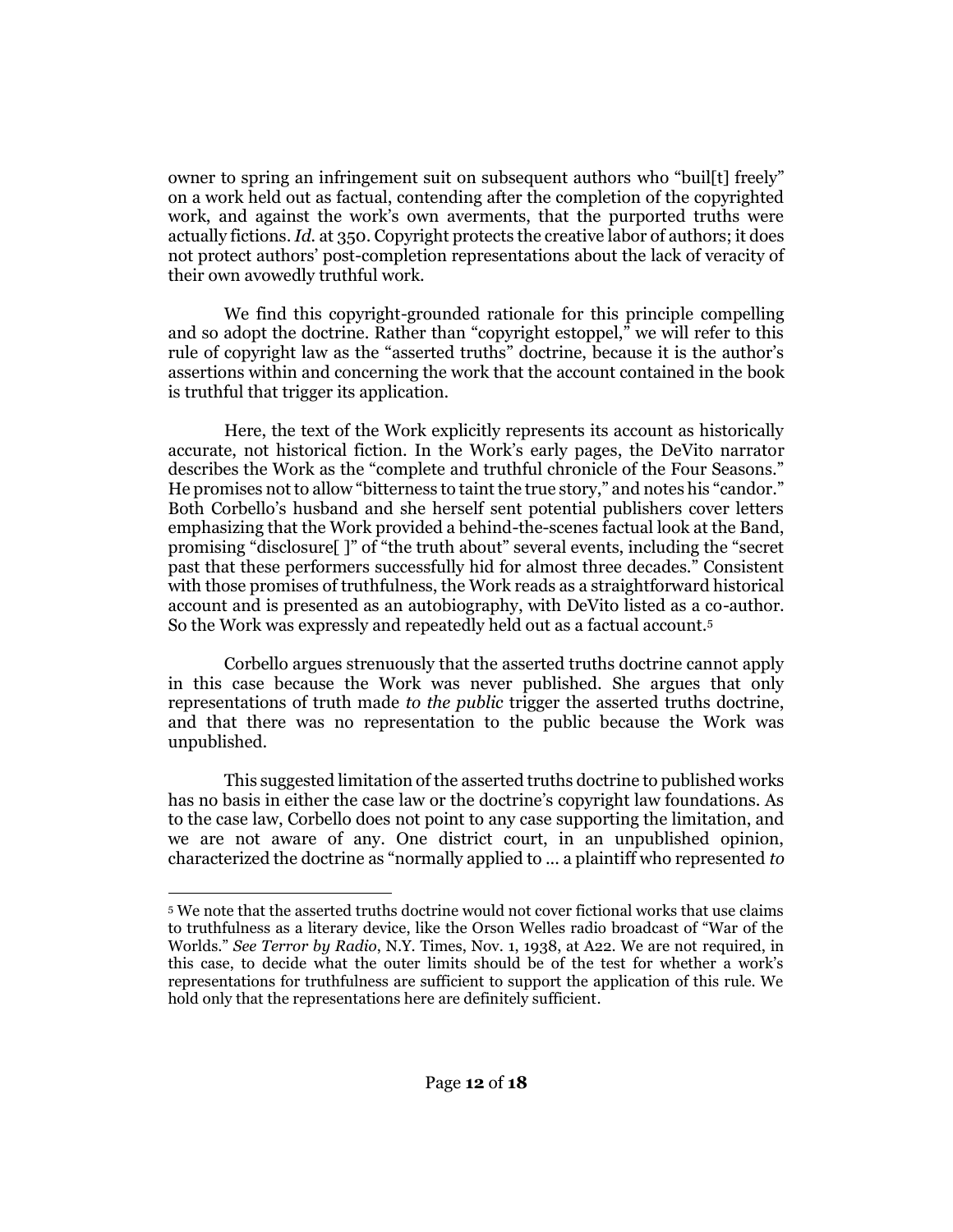*the public* that his work was factual." *Garman [v. Sterling Pub. Co.](http://www.westlaw.com/Link/Document/FullText?findType=Y&serNum=2010469521&pubNum=0000999&originatingDoc=I2c42fac0f21a11eab42af6b6d1e1d7cf&refType=RP&originationContext=document&vr=3.0&rs=cblt1.0&transitionType=DocumentItem&contextData=(sc.Search))*, No. C-91-0882 [SBA, 1992 WL 12561293, at \\*3 \(N.D. Cal. Nov. 5, 1992\)](http://www.westlaw.com/Link/Document/FullText?findType=Y&serNum=2010469521&pubNum=0000999&originatingDoc=I2c42fac0f21a11eab42af6b6d1e1d7cf&refType=RP&originationContext=document&vr=3.0&rs=cblt1.0&transitionType=DocumentItem&contextData=(sc.Search)) (emphasis added). Aside from the nonbinding nature of its source, this passing reference to "the public," does not suggest that publication is a prerequisite to the application of the asserted truths doctrine; "the public" could include actual or intended readers of work, including works not mass produced for sale.

As to the copyright origins of the doctrine, the suggested publication limitation appears to rest on the detrimental reliance and culpability concepts connected to the "estoppel" locution. But we have rejected both the terminology and its related implications as not pertinent to the asserted truths copyright principle as we understand it.

Rather than treat prior publication as dispositive, we examine the representations made by a work, whether made only to a few actual readers, to future intended readers, or, upon publication, to the general public. In this case, again, the Work made unequivocal representations of truthfulness. The Work's emphatic and express representations of truthfulness were made both to potential publishers and to readers of the unpublished manuscript, as well as to future readers of the Work if published. Those representations were, as described earlier, central to the manuscript's claim to readers' attention and appreciation. And the representations applied to the book as a whole, a consideration emphasized in the case law. In *[Houts](http://www.westlaw.com/Link/Document/FullText?findType=Y&serNum=1985112075&pubNum=0000345&originatingDoc=I2c42fac0f21a11eab42af6b6d1e1d7cf&refType=RP&originationContext=document&vr=3.0&rs=cblt1.0&transitionType=DocumentItem&contextData=(sc.Search))*, for example, the district court stressed that the book had been held out as *completely* factual, because its jacket described the book as containing "*real life* detective stories," the book had the notation "N-F" for nonfiction on its spine, and the first page proclaimed that the book "shows that truth can be more brutal than fiction." [603 F. Supp. at 28](http://www.westlaw.com/Link/Document/FullText?findType=Y&serNum=1985112075&pubNum=0000345&originatingDoc=I2c42fac0f21a11eab42af6b6d1e1d7cf&refType=RP&fi=co_pp_sp_345_28&originationContext=document&vr=3.0&rs=cblt1.0&transitionType=DocumentItem&contextData=(sc.Search)#co_pp_sp_345_28)–29 (emphasis in original). Similarly, *[Lake](http://www.westlaw.com/Link/Document/FullText?findType=Y&serNum=1956115104&pubNum=0000345&originatingDoc=I2c42fac0f21a11eab42af6b6d1e1d7cf&refType=RP&originationContext=document&vr=3.0&rs=cblt1.0&transitionType=DocumentItem&contextData=(sc.Search))* held that a plaintiff could not claim copyright protections for portions of a book about Wyatt Earp as fictionalized because the book's preface promised "an accurate historical biography based on a factual account of Wyatt Earp's career [that was] 'in no part a mythic tale.' " [140 F. Supp. at 708.](http://www.westlaw.com/Link/Document/FullText?findType=Y&serNum=1956115104&pubNum=0000345&originatingDoc=I2c42fac0f21a11eab42af6b6d1e1d7cf&refType=RP&fi=co_pp_sp_345_708&originationContext=document&vr=3.0&rs=cblt1.0&transitionType=DocumentItem&contextData=(sc.Search)#co_pp_sp_345_708)

Just as the court in *[Houts](http://www.westlaw.com/Link/Document/FullText?findType=Y&serNum=1985112075&pubNum=0000345&originatingDoc=I2c42fac0f21a11eab42af6b6d1e1d7cf&refType=RP&originationContext=document&vr=3.0&rs=cblt1.0&transitionType=DocumentItem&contextData=(sc.Search))* determined that "[g]iven these broad and inclusive representations [that the book is factual], the reader is compelled to conclude that the *entire book* is true," [603 F. Supp. at 29,](http://www.westlaw.com/Link/Document/FullText?findType=Y&serNum=1985112075&pubNum=0000345&originatingDoc=I2c42fac0f21a11eab42af6b6d1e1d7cf&refType=RP&fi=co_pp_sp_345_29&originationContext=document&vr=3.0&rs=cblt1.0&transitionType=DocumentItem&contextData=(sc.Search)#co_pp_sp_345_29) here the Work presents itself to the reader as a reliable source of factual information about the Four Seasons. So, when DeVito, an owner and co-author of the book, gave it to the Play's writers as they researched the history of the Four Seasons, they had reason to view it as a factual source, even better than newspaper or magazine articles, because it was co-written by a participant in the events described. Whether a Work is published may inform how its readers perceive and evaluate any claims of truthfulness—for example, a reader may discount such claims made in an unpublished work that appears to be an unfinished draft, or find assertions that a book is nonfiction particularly compelling if the publisher has a strong reputation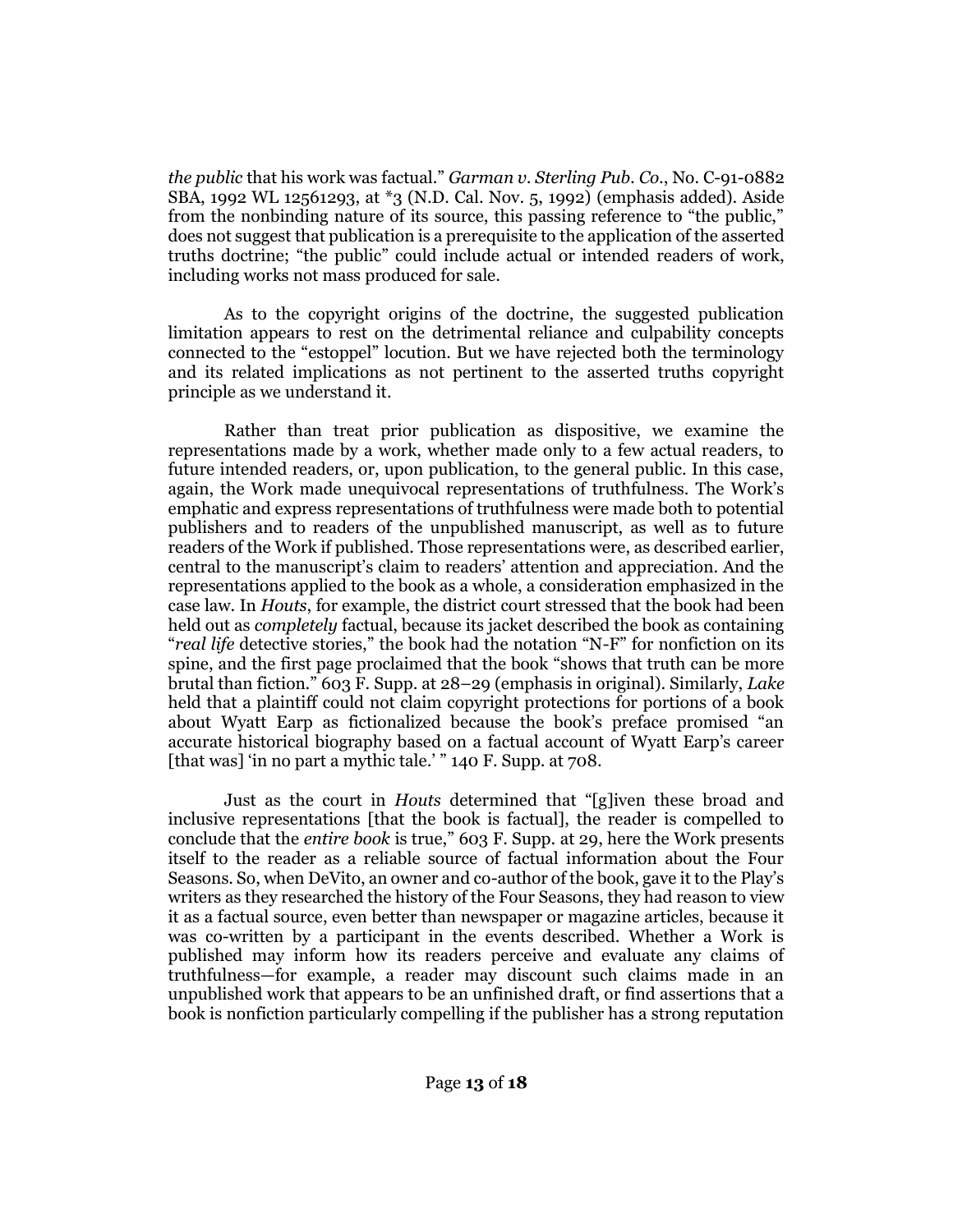for fact-checking its publications. But publication alone is not dispositive of whether this doctrine applies.

Relatedly, the asserted truths doctrine applies not only to the narrative but also to dialogue reproduced in a historical nonfiction work represented to be entirely truthful. As detailed above, even dubious assertions of truthfulness can prevent an author from later claiming that part of a work is fiction. *See, e.g.*, *[Oliver](http://www.westlaw.com/Link/Document/FullText?findType=Y&serNum=1941122179&pubNum=0000345&originatingDoc=I2c42fac0f21a11eab42af6b6d1e1d7cf&refType=RP&fi=co_pp_sp_345_297&originationContext=document&vr=3.0&rs=cblt1.0&transitionType=DocumentItem&contextData=(sc.Search)#co_pp_sp_345_297)*, [41 F. Supp. at 297, 299.](http://www.westlaw.com/Link/Document/FullText?findType=Y&serNum=1941122179&pubNum=0000345&originatingDoc=I2c42fac0f21a11eab42af6b6d1e1d7cf&refType=RP&fi=co_pp_sp_345_297&originationContext=document&vr=3.0&rs=cblt1.0&transitionType=DocumentItem&contextData=(sc.Search)#co_pp_sp_345_297) The asserted truths doctrine thus includes dialogue that an author has explicitly represented as being fully accurate, even if the author was unlikely to have recalled or been able to report the quotations exactly. Courts have applied the doctrine to, for example, dialogue surrounding the death of Pope John Paul, *see Crane v. Poetic Prods. Ltd*[., 593 F. Supp. 2d 585, 595 \(S.D.N.Y.\),](http://www.westlaw.com/Link/Document/FullText?findType=Y&serNum=2017858948&pubNum=0004637&originatingDoc=I2c42fac0f21a11eab42af6b6d1e1d7cf&refType=RP&fi=co_pp_sp_4637_595&originationContext=document&vr=3.0&rs=cblt1.0&transitionType=DocumentItem&contextData=(sc.Search)#co_pp_sp_4637_595) *aff'd*, 351 F. [App'x 516 \(2d Cir. 2009\)](http://www.westlaw.com/Link/Document/FullText?findType=Y&serNum=2020287457&pubNum=0006538&originatingDoc=I2c42fac0f21a11eab42af6b6d1e1d7cf&refType=RP&originationContext=document&vr=3.0&rs=cblt1.0&transitionType=DocumentItem&contextData=(sc.Search)), and to other purportedly accurate conversations, even where the author "could not possibly have been present to experience" them, *Houts*[, 603 F. Supp. at 30.](http://www.westlaw.com/Link/Document/FullText?findType=Y&serNum=1985112075&pubNum=0000345&originatingDoc=I2c42fac0f21a11eab42af6b6d1e1d7cf&refType=RP&fi=co_pp_sp_345_30&originationContext=document&vr=3.0&rs=cblt1.0&transitionType=DocumentItem&contextData=(sc.Search)#co_pp_sp_345_30)

As the court observed in *[Houts](http://www.westlaw.com/Link/Document/FullText?findType=Y&serNum=1985112075&pubNum=0000345&originatingDoc=I2c42fac0f21a11eab42af6b6d1e1d7cf&refType=RP&originationContext=document&vr=3.0&rs=cblt1.0&transitionType=DocumentItem&contextData=(sc.Search))*, this dialogue corollary follows from "the very nature of biographical works that involve any historical perspective. All historical renditions would be deemed fictionalized under [a contrary] theory merely because the author was not there personally." *[Id](http://www.westlaw.com/Link/Document/FullText?findType=Y&serNum=1985112075&pubNum=0000345&originatingDoc=I2c42fac0f21a11eab42af6b6d1e1d7cf&refType=RP&originationContext=document&vr=3.0&rs=cblt1.0&transitionType=DocumentItem&contextData=(sc.Search))*. Requiring readers of purported nonfiction to investigate the accuracy of each quoted statement in a work that presents itself as completely true and accurate nonfiction would frustrate the pro-creation goals of copyright law. "To avoid a chilling effect on authors who contemplate tackling an historical issue or event, broad latitude must be granted to subsequent authors who make use of historical subject matter." *[Hoehling](http://www.westlaw.com/Link/Document/FullText?findType=Y&serNum=1980112712&pubNum=0000350&originatingDoc=I2c42fac0f21a11eab42af6b6d1e1d7cf&refType=RP&fi=co_pp_sp_350_978&originationContext=document&vr=3.0&rs=cblt1.0&transitionType=DocumentItem&contextData=(sc.Search)#co_pp_sp_350_978)*, 618 [F.2d at 978.](http://www.westlaw.com/Link/Document/FullText?findType=Y&serNum=1980112712&pubNum=0000350&originatingDoc=I2c42fac0f21a11eab42af6b6d1e1d7cf&refType=RP&fi=co_pp_sp_350_978&originationContext=document&vr=3.0&rs=cblt1.0&transitionType=DocumentItem&contextData=(sc.Search)#co_pp_sp_350_978)

There may be instances in which extensive dialogue—for instance, dialogue in a biography of an ancient politician—necessarily indicates that a work is partially fictional. But this is indubitably not such a case. Here, the Work purports to accurately document conversations in which its co-author, DeVito, *actually participated*. Because of the autobiographical representation that is central to the Work, the assertions of accuracy carry extra force, and the asserted truths doctrine applies to the dialogue as well as to the narrative.

Each of the six similarities between the Play and the Work we next discuss fail the extrinsic test for substantial similarity because, whether or not actually factual, they involve—sometimes in combination with other non-protected features—elements of the work held out as facts and so not protectable.

#### **1. DeVito's Introduction of Valli to Mary and Mary's Characterization**

In the Work, Valli first sees Mary Mandel, a friend of DeVito's current girlfriend, while hanging out with DeVito at a "hotdog joint." Valli asks DeVito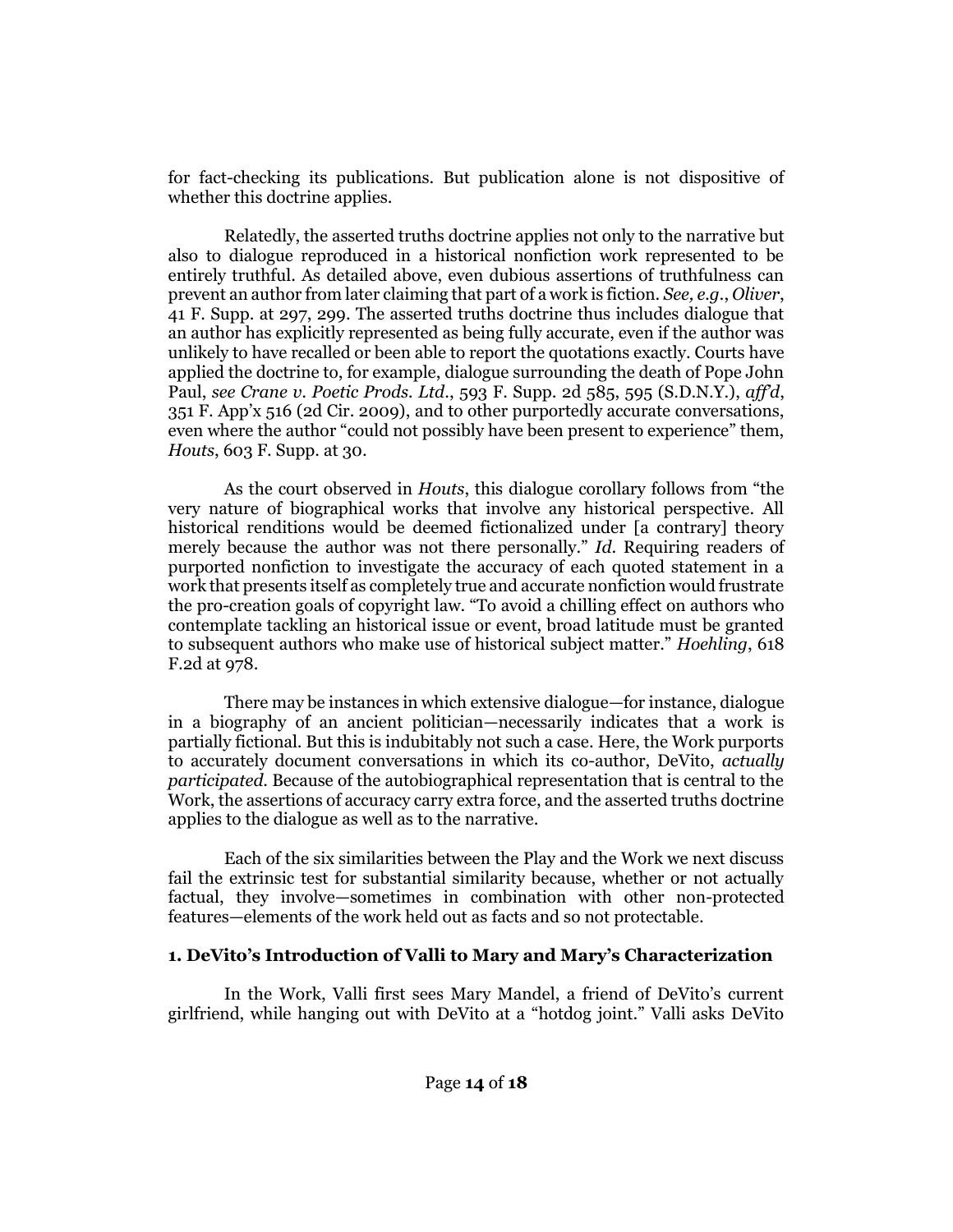about her; DeVito reports that Mary is several years older than Valli, has a daughter, and "comes from a rotten family; her two brothers are junkies and a lot of her people are in prison. She talks kind of rough herself, but she seems nice."

In the Play, Valli notices Mary Delgado—a composite character of two of Valli's ex-wives—at a show, and DeVito warns him away but ultimately introduces them. Valli then takes Mary on a date. No dialogue is alleged to have been copied. The only similarity between the two accounts is the fact that Valli asked DeVito about a woman named Mary.

The Work and the Play characterize Mary and her relationship with Valli very differently. The Work depicts Mary Mandel as "mean spirit[ed]" and highly critical of Valli, causing him to become more reserved and "quenching the sparkle in his eye." The Play does not portray Mary Delgado negatively, although it does depict an argument between Valli and Mary before the couple divorces. Gaudio reports to the audience that Valli told the other band members his divorce was "for the best," but they knew "that wasn't the whole story"; Valli's character then sings a love song, indicating he had loved Mary and was sad about the divorce.

As the district court correctly concluded, "the Play copied no creative expression from the Work in relation to Valli's introduction to or relationship with Mary. The Play used its own creative expression in telling the story of Valli's interest in Mary, DeVito having warned him away, and any conflict between Valli and Mary. The historical facts of these events are not protectable by copyright."

At his deposition, Valli testified that DeVito did not in fact introduce him to Mary Mandel, and that he couldn't remember whether DeVito helped set them up. Whether Valli's recollection is correct or not does not affect whether the Work's version is protectable as an original creation of the writers. DeVito may have remembered events differently than Valli did, or he may have reported his memory to Woodard inaccurately, or he or Woodard may have invented the story that he introduced Valli and Mary. Any such inconsistency, inaccuracy, or invention does not transform what was represented in the Work as a completely truthful account into creative fiction protectable by copyright. Facts presented in a historical work, "whether correct or incorrect," may be used by subsequent authors without infringing. *Hoehling*[, 618 F.2d at 979;](http://www.westlaw.com/Link/Document/FullText?findType=Y&serNum=1980112712&pubNum=0000350&originatingDoc=I2c42fac0f21a11eab42af6b6d1e1d7cf&refType=RP&fi=co_pp_sp_350_979&originationContext=document&vr=3.0&rs=cblt1.0&transitionType=DocumentItem&contextData=(sc.Search)#co_pp_sp_350_979) *see also Idema*, 162 [F. Supp. 2d at 1183.](http://www.westlaw.com/Link/Document/FullText?findType=Y&serNum=2001798248&pubNum=0004637&originatingDoc=I2c42fac0f21a11eab42af6b6d1e1d7cf&refType=RP&fi=co_pp_sp_4637_1183&originationContext=document&vr=3.0&rs=cblt1.0&transitionType=DocumentItem&contextData=(sc.Search)#co_pp_sp_4637_1183) As the Work holds it out as true that DeVito talked to Valli about Mary, that asserted fact is unprotectable under copyright law.

#### **2. DeVito's Intercession After Valli's Arrest**

Both the Play and the Work relay a story about DeVito helping Valli after he was arrested. In the Work, DeVito says that "Frankie Valli and a kid named Lamonica get arrested for stealing. [Valli's mother] calls me very worried, so I tell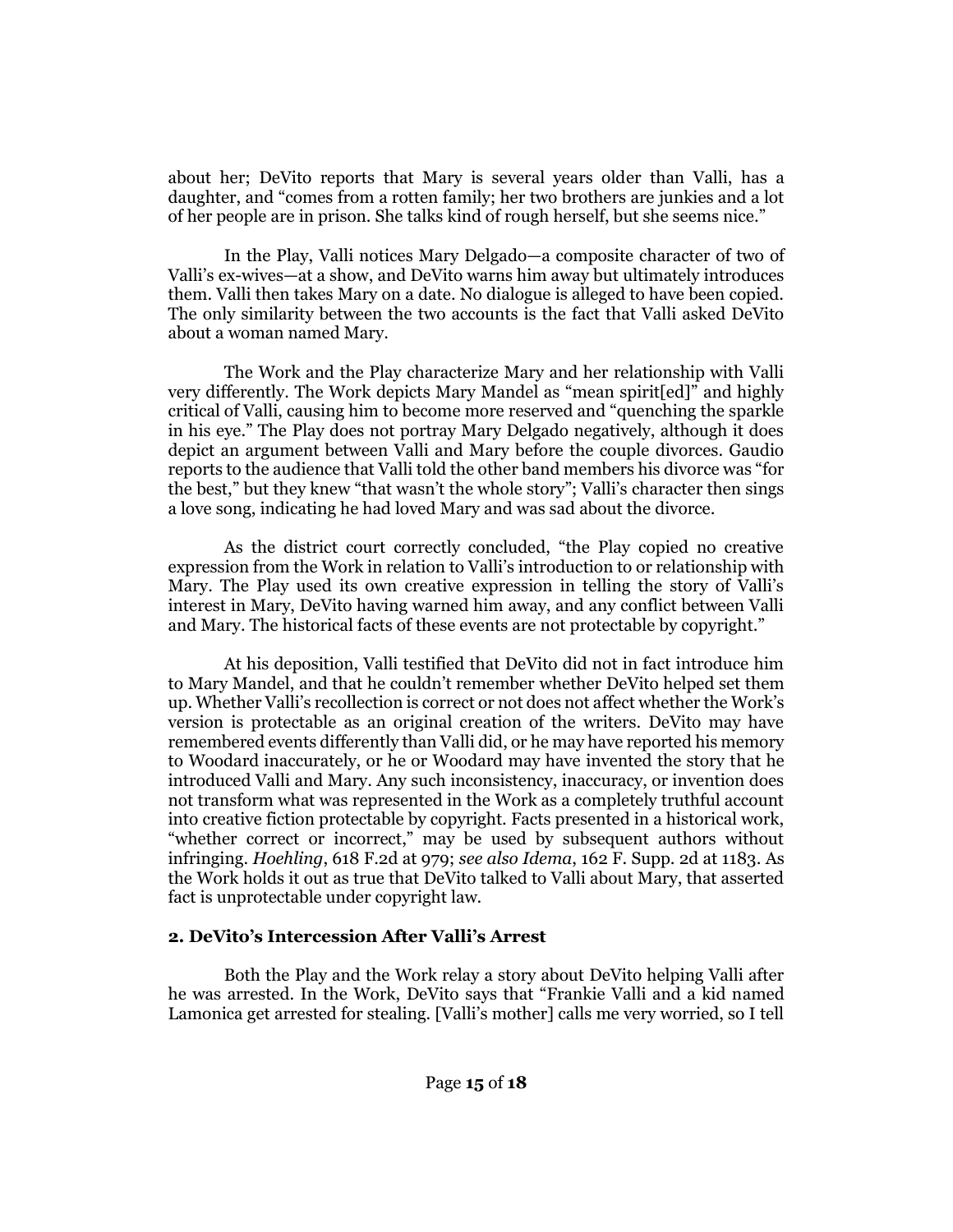her I'll look into it. She's terrified Frankie will get sent away." DeVito knows the probation officer writing Valli's presentence report and convinces him to recommend probation. In the Play, DeVito promises Valli's mother he will watch out for him, then pressures Valli to join DeVito in robbing a jewelry store. After they are caught, DeVito tells the judge, "Your Honor. Please. The kid didn't know what he was doing. I conned him into it." Valli gets probation and DeVito goes to prison.

The only similarities are the unprotectable historical fact of intervention by DeVito on Valli's behalf and Valli's probation sentence. That Valli testified at his deposition that neither story is accurate does not change this analysis. Again, if DeVito's memory of events differs from Valli's, then the account in the Work is either inconsistent with Valli's, but accurate, or it is inaccurate. Either way, it is not protectable creative fiction. *See Hoehling*[, 618 F.2d at 978](http://www.westlaw.com/Link/Document/FullText?findType=Y&serNum=1980112712&pubNum=0000350&originatingDoc=I2c42fac0f21a11eab42af6b6d1e1d7cf&refType=RP&fi=co_pp_sp_350_978&originationContext=document&vr=3.0&rs=cblt1.0&transitionType=DocumentItem&contextData=(sc.Search)#co_pp_sp_350_978)–79. As the Work holds it out as true that DeVito helped Valli, that asserted fact is not copyright protectable.

## **3. The "Roman Orgy" Scene**

Both the Work and the Play depict a party the record label threw for the Band during their first nationwide tour. At the party, DeVito encourages a shy Gaudio to approach a girl. The Work compares the party to "a Roman orgy," and describes a naïve and embarrassed Gaudio sitting on the ground "look[ing] like he is going to throw up." DeVito asks, " 'What're you doing? Grab a girl and have a good time.' ... [Gaudio] eventually gets up and leaves with one of the girls. He reminds me of a condemned man leaving for his last meal. I didn't know whether it was from his youth or shyness, but Gaudio is definitely not in a party mood."

The Play takes a more graphic approach. The party scene is set to the song "December, 1963 (Oh, What a Night)." DeVito tells Gaudio to "grab some Christmas cheer," and Gaudio is approached by a girl and eventually loses his virginity off stage, with DeVito and Massi reporting his progress to the audience using space travel metaphors.

As the district court correctly noted, that the party took place is an unprotectable historical event. That is also true of the account that Gaudio left the party with a girl. The only similar dialogue in the two accounts are the "grab a girl"/"grab some Christmas cheer" lines, which share only the word "grab." This loose similarity does not involve any protectable elements of the Work, both because the Work represents as historical fact that DeVito told Gaudio to "grab a girl," and because "grab a girl"—actually, "grab"—is an unprotectable ordinary phrase. *See Narell*[, 872 F.2d at 911.](http://www.westlaw.com/Link/Document/FullText?findType=Y&serNum=1989056769&pubNum=0000350&originatingDoc=I2c42fac0f21a11eab42af6b6d1e1d7cf&refType=RP&fi=co_pp_sp_350_911&originationContext=document&vr=3.0&rs=cblt1.0&transitionType=DocumentItem&contextData=(sc.Search)#co_pp_sp_350_911)

#### **4. Fake Murder in Valli's Car**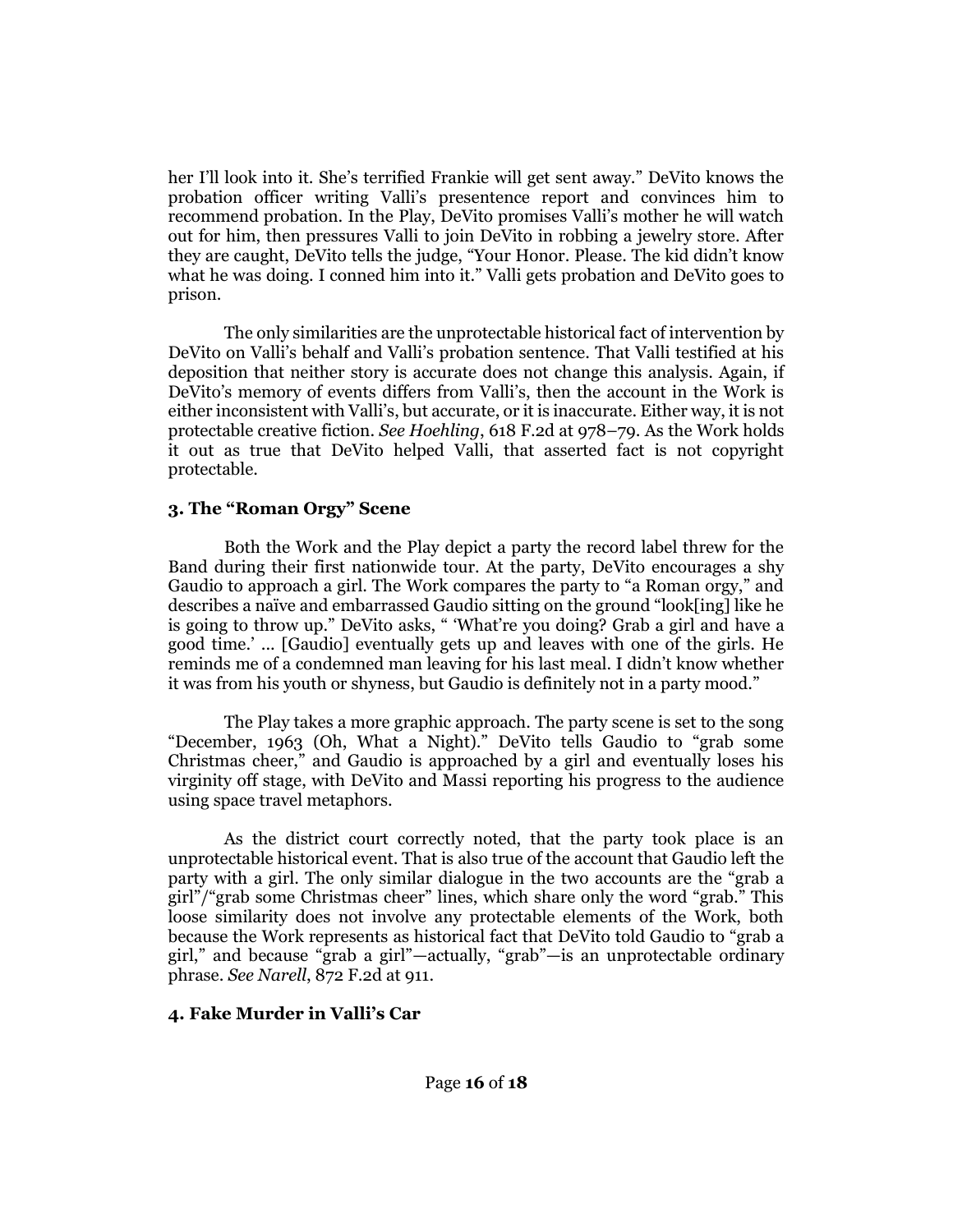The Work and the Play both depict an incident in which some men attempt to extort money from Valli after staging a fake murder in his car. In the Work, Valli's car is being driven by a friend, and Valli and two other people are passengers. An argument between the two men in the front seat ends when the passenger says, "Well, asshole, what do you plan to do about it?" and the driver shoots him. A few days later, the driver and the other passenger ask Valli for money in exchange for their silence. Valli turns to DeVito, who contacts Ray DeCarlo, a mobster. DeCarlo says he knows the men, assures Valli it was a scam and that the man was not really killed, and arranges for Valli's car to be returned to him unharmed two days later. The Play recounts a version of the same story, and the "victim" similarly says, "Yeah, asshole, what're you gonna do about it?" before being shot.

The incident itself is an unprotectable historical event, *see Narell*[, 872 F.2d](http://www.westlaw.com/Link/Document/FullText?findType=Y&serNum=1989056769&pubNum=0000350&originatingDoc=I2c42fac0f21a11eab42af6b6d1e1d7cf&refType=RP&fi=co_pp_sp_350_912&originationContext=document&vr=3.0&rs=cblt1.0&transitionType=DocumentItem&contextData=(sc.Search)#co_pp_sp_350_912)  [at 912,](http://www.westlaw.com/Link/Document/FullText?findType=Y&serNum=1989056769&pubNum=0000350&originatingDoc=I2c42fac0f21a11eab42af6b6d1e1d7cf&refType=RP&fi=co_pp_sp_350_912&originationContext=document&vr=3.0&rs=cblt1.0&transitionType=DocumentItem&contextData=(sc.Search)#co_pp_sp_350_912) and Valli himself has told the story many times, including to the writers of the Play. The only similar expression is the "asshole" line. That line alone is unprotected by copyright because the Work holds it out as historically accurate dialogue. The Play may have "taken facts and ordinary phrases from [the Work], but [it] has not taken protected expression." *[Id](http://www.westlaw.com/Link/Document/FullText?findType=Y&serNum=1989056769&pubNum=0000350&originatingDoc=I2c42fac0f21a11eab42af6b6d1e1d7cf&refType=RP&originationContext=document&vr=3.0&rs=cblt1.0&transitionType=DocumentItem&contextData=(sc.Search))*.

#### **5. and 6. The Dialogue Surrounding the Song Title and Subject Matter of the Song "Walk Like a Man"**

The Work and the Play feature a similar portrayal of the origin of the title of the song "Walk Like a Man," written by Gaudio. The Work describes the Band kidding Gaudio about the title but does not attribute the teasing to a specific person:

" 'Walk Like A Man?'. As opposed to what — like a woman?"

"No, no," explains Gaudio defensively, "the song is directed to teenage boys who need to walk and talk like men."

"In other words, instead of like girls."

"No! Instead of like boys. This song is going to serve as an anthem for every teenage boy who has let some girl twist him around her little finger!"

The Play features similar dialogue, but portrays DeVito as mocking Gaudio rather than playfully teasing him:

TOMMY: I don't get it.

BOB: What don't you get, Tommy?